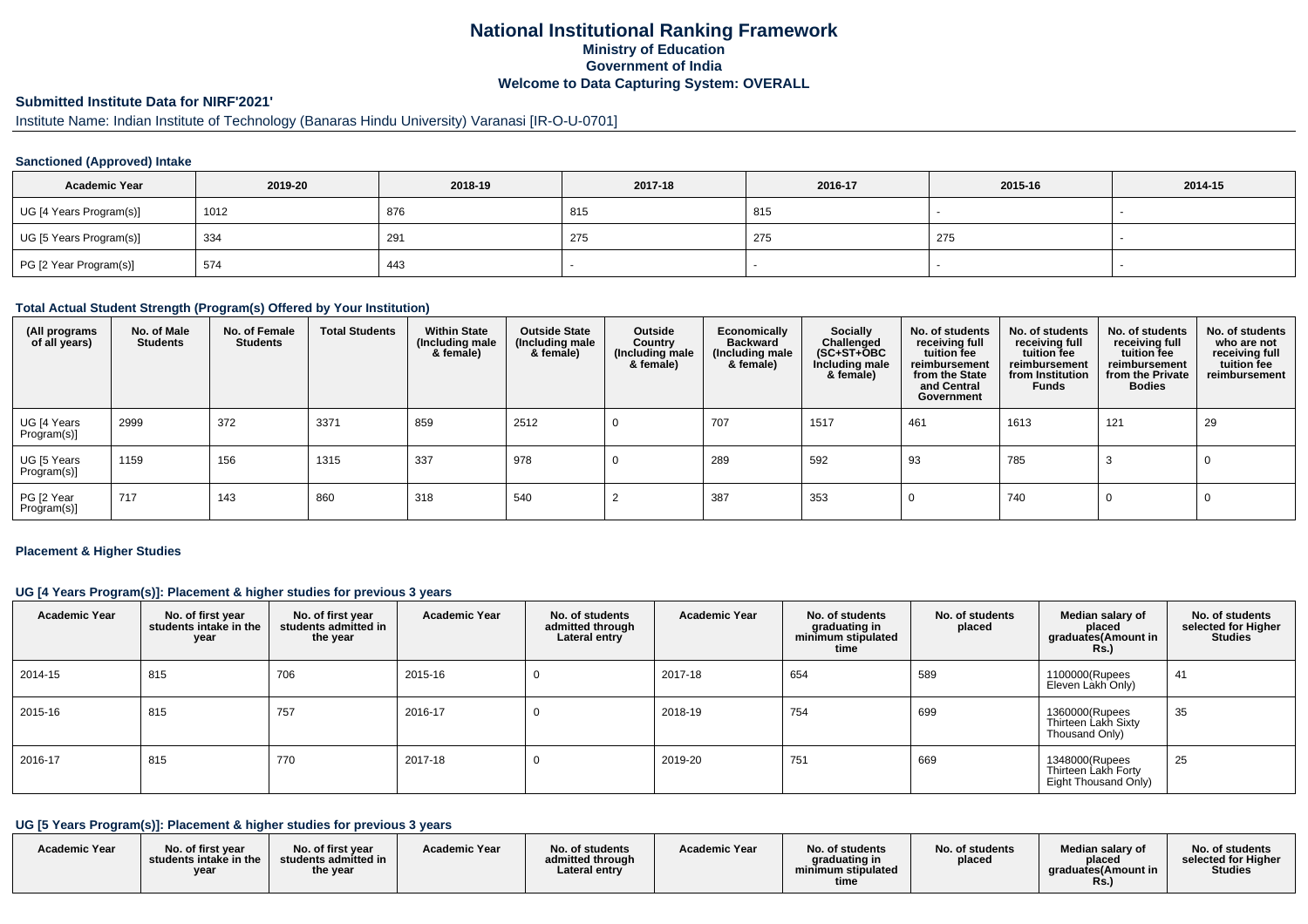| 2013-14 | 275 | 202 | 2014-15 | 2017-18 | 201 | 178 | 1000000(Rupees Ten<br>Lakh Only)                             | 12<br>$\sim$ |
|---------|-----|-----|---------|---------|-----|-----|--------------------------------------------------------------|--------------|
| 2014-15 | 275 | 197 | 2015-16 | 2018-19 | 197 | 180 | 1525000(Rupees<br>Fifteen Lakh Twenty<br>Five Thousand Only) | 13           |
| 2015-16 | 275 | 251 | 2016-17 | 2019-20 | 246 | 221 | 1350000(Rupees<br>Thirteen Lakh Fifty<br>Thousand Only)      | 10           |

### **PG [2 Years Program(s)]: Placement & higher studies for previous 3 years**

| <b>Academic Year</b> | No. of first year<br>students intake in the<br>year | No. of first year<br>students admitted in<br>the year | <b>Academic Year</b> | No. of students graduating in minimum<br>stipulated time | No. of students<br>placed | Median salary of<br>placed<br>graduates(Amount in<br><b>Rs.</b> ) | No. of students<br>selected for Higher<br><b>Studies</b> |
|----------------------|-----------------------------------------------------|-------------------------------------------------------|----------------------|----------------------------------------------------------|---------------------------|-------------------------------------------------------------------|----------------------------------------------------------|
| 2016-17              | 425                                                 | 359                                                   | 2017-18              | 212                                                      | 150                       | 625000(Rupees Six<br>Lakh Twenty Five<br>Thousand Only)           | 49                                                       |
| 2017-18              | 425                                                 | 359                                                   | 2018-19              | 252                                                      | 195                       | 809000(Rupees Eight<br>Lakh Nine Thousand<br>Only)                | 57                                                       |
| 2018-19              | 443                                                 | 364                                                   | 2019-20              | 293                                                      | 190                       | 1508000(Rupees<br>Fifteen Lakh Eight<br>Thousand Only             | 52                                                       |

### **Ph.D Student Details**

| Ph.D (Student pursuing doctoral program till 2019-20 Students admitted in the academic year 2020-21 should not be entered here.) |                       |         |         |  |  |  |
|----------------------------------------------------------------------------------------------------------------------------------|-----------------------|---------|---------|--|--|--|
|                                                                                                                                  | <b>Total Students</b> |         |         |  |  |  |
| Full Time                                                                                                                        |                       | 1044    |         |  |  |  |
| Part Time                                                                                                                        |                       |         |         |  |  |  |
| No. of Ph.D students graduated (including Integrated Ph.D)                                                                       |                       |         |         |  |  |  |
|                                                                                                                                  | 2019-20               | 2018-19 | 2017-18 |  |  |  |
| Full Time                                                                                                                        | 115                   | 51      | 85      |  |  |  |
| Part Time                                                                                                                        |                       |         |         |  |  |  |

#### **Online Education**

| 1. Does all programs/courses were completed on time.                                            |                                                                                       | Yes                                                                                                                                           |                                                |  |  |
|-------------------------------------------------------------------------------------------------|---------------------------------------------------------------------------------------|-----------------------------------------------------------------------------------------------------------------------------------------------|------------------------------------------------|--|--|
| 2. Measures taken to complete the syllabus of courses and programs.                             |                                                                                       | Online teaching using Google Meet & MS Team platforms. All theory courses were completed online. Few lab courses were<br>deferred for future. |                                                |  |  |
| 3. The period of delay in completion of syllabus (in months).                                   |                                                                                       |                                                                                                                                               |                                                |  |  |
| 4. The period of delay in conducting exams (in months).                                         |                                                                                       |                                                                                                                                               |                                                |  |  |
| <b>Portal Name</b>                                                                              | No. of students offered online courses which have credit<br>transferred to transcript | Total no, of online courses which have credit transferred<br>to the transcript                                                                | Total no. of credits transferred to transcript |  |  |
| Swayam                                                                                          |                                                                                       |                                                                                                                                               |                                                |  |  |
| 5. No. of courses developed and available online on Swayam platform by your institution faculty |                                                                                       |                                                                                                                                               |                                                |  |  |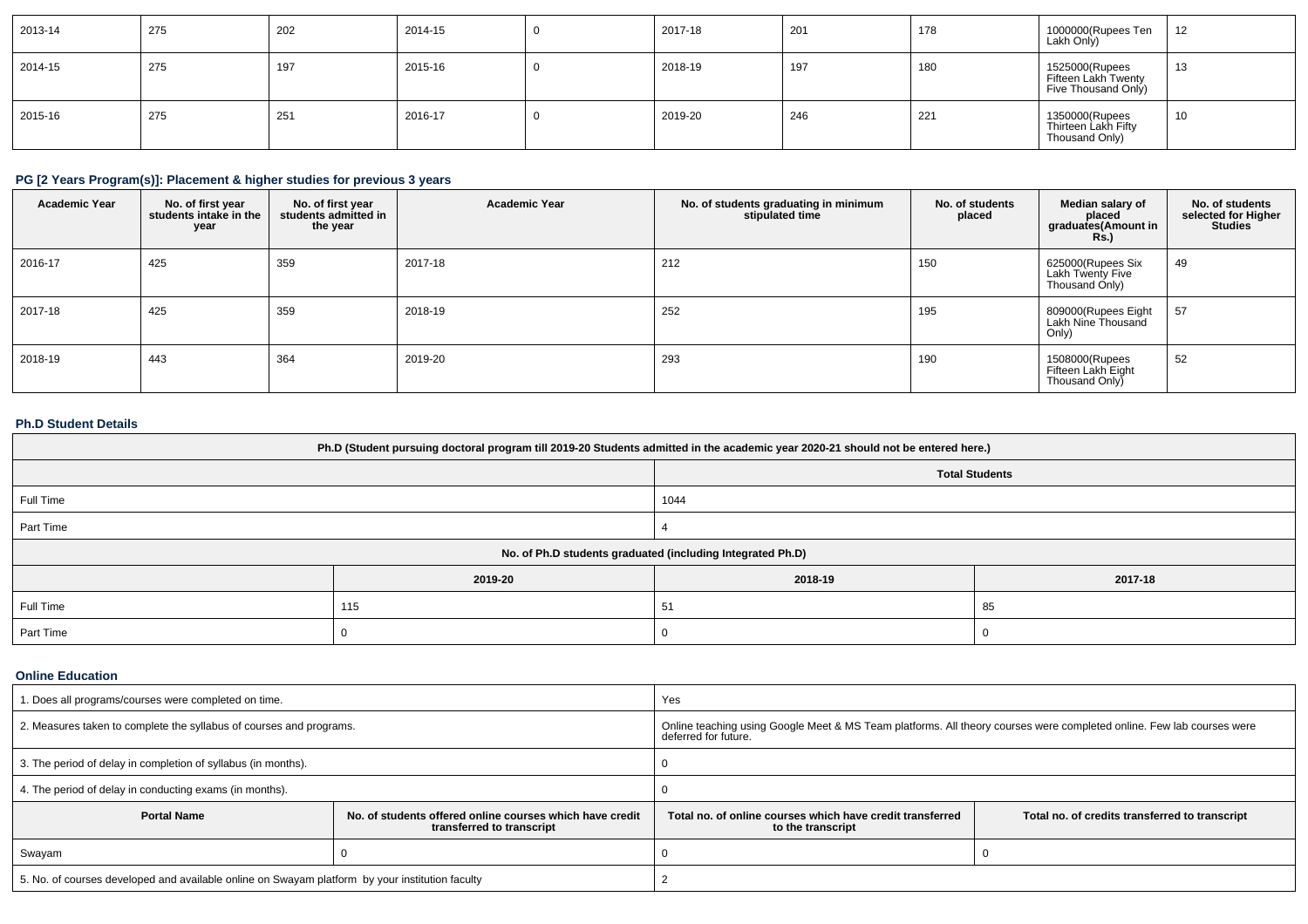#### **Financial Resources: Utilised Amount for the Capital expenditure for previous 3 years**

| <b>Academic Year</b>                                                                                 | 2019-20                                                                                            | 2018-19                                                                                    | 2017-18                                                                                               |  |  |  |  |  |
|------------------------------------------------------------------------------------------------------|----------------------------------------------------------------------------------------------------|--------------------------------------------------------------------------------------------|-------------------------------------------------------------------------------------------------------|--|--|--|--|--|
|                                                                                                      | <b>Utilised Amount</b>                                                                             | <b>Utilised Amount</b>                                                                     | <b>Utilised Amount</b>                                                                                |  |  |  |  |  |
| Annual Capital Expenditure on Academic Activities and Resources (excluding expenditure on buildings) |                                                                                                    |                                                                                            |                                                                                                       |  |  |  |  |  |
| Library                                                                                              | 76095518 (Rupees Seven Crore Sixty Lakh Ninety Five<br>Thousand Five Hundred Eighteen Only)        | 23560169 (Rupees Two Crore Thirty Five Lakh Sixty Thousand<br>One Hundred Sixty Nine Only) | 70994093 (Rupees Seven Crore Nine Lakh Ninety Four<br>Thousand Ninety Three Only)                     |  |  |  |  |  |
| New Equipment for Laboratories                                                                       | 85004875 (Rupees Eight Crore Fifty Lakh Four Thousand Eight<br>Hundred Seventy Five Only)          | 101251703 (Rupees Ten Crore Twelve Lakh Fifty One<br>Thousand Seven Hundred Three Only)    | 93023207 (Rupees Nine Crore Thirty Lakh Twenty Three<br>Thousand Two Hundred Seven Only)              |  |  |  |  |  |
| <b>Engineering Workshops</b>                                                                         | 54685784 (Rupees Five Crore Forty Six Lakh Eighty Five<br>Thousand Seven Hundred Eighty Four Only) | 18434065 (Rupees One Crore Eighty Four Lakh Thirty Four<br>Thousand Sixty Five Only)       | 8309344 (Rupees Eighty Three Lakh Nine Thousand Three<br>Hundred Forty Four Only)                     |  |  |  |  |  |
| Other expenditure on creation of Capital Assets (excluding<br>expenditure on Land and Building)      | 34203488 (Rupees Three Crore Forty Two Lakh Three<br>Thousand Four Hundred Eighty Eight Only)      | 96100373 (Rupees Nine Crore Sixty One Lakh Three Hundred<br>Seventy Three Only)            | 310776928 (Rupees Thirty One Crore Seven Lakh Seventy Six<br>Thousand Nine Hundred Twenty Eight Only) |  |  |  |  |  |

#### **Financial Resources: Utilised Amount for the Operational expenditure for previous 3 years**

| Academic Year                                                                                                                                                                                   | 2019-20                                                                                                                 | 2018-19                                                                                                             | 2017-18                                                                                                    |  |  |  |  |  |
|-------------------------------------------------------------------------------------------------------------------------------------------------------------------------------------------------|-------------------------------------------------------------------------------------------------------------------------|---------------------------------------------------------------------------------------------------------------------|------------------------------------------------------------------------------------------------------------|--|--|--|--|--|
|                                                                                                                                                                                                 | <b>Utilised Amount</b>                                                                                                  | <b>Utilised Amount</b>                                                                                              | <b>Utilised Amount</b>                                                                                     |  |  |  |  |  |
| <b>Annual Operational Expenditure</b>                                                                                                                                                           |                                                                                                                         |                                                                                                                     |                                                                                                            |  |  |  |  |  |
| Salaries (Teaching and Non Teaching staff)                                                                                                                                                      | 1937074601 (Rupees One Hundred Ninety Three Crore<br>Seventy Lakh Seventy Four Thousand Six Hundred One Only)           | 1486113999 (Rupees One Hundred Forty Eight Crore Sixty<br>One Lakh Thirteen Thousand Nine Hundred Ninety Nine Only) | 1361656209 (Rupees One Hundred Thirty Six Crore Sixteen<br>Lakh Fifty Six Thousand Two Hundred Nine Only)  |  |  |  |  |  |
| Maintenance of Academic Infrastructure or consumables and<br>other running expenditures (excluding maintenance of hostels<br>and allied services, rent of the building, depreciation cost, etc) | 1187352195 (Rupees One Hundred Eighteen Crore Seventy<br>Three Lakh Fifty Two Thousand One Hundred Ninety Five<br>Only) | 1071231271 (Rupees One Hundred Seven Crore Twelve Lakh<br>Thirty One Thousand Two Hundred Seventy One Only)         | 1047695310 (Rupees One Hundred Four Crore Seventy Six<br>Lakh Ninety Five Thousand Three Hundred Ten Only) |  |  |  |  |  |
| Seminars/Conferences/Workshops                                                                                                                                                                  | 24748459 (Rupees Two Crore Forty Seven Lakh Forty Eight<br>Thousand Four Hundred Fifty Nine Only)                       | 24657065 (Rupees Two Crore Forty Six Lakh Fifty Seven<br>Thousand Sixty Five Only)                                  | 26926781 (Rupees Two Crore Sixty Nine Lakh Twenty Six<br>Thousand Seven Hundred Eighty One Only)           |  |  |  |  |  |

**IPR**

| Calendar year            | 2019 | 2018 | 2017 |
|--------------------------|------|------|------|
| No. of Patents Published |      | ںے   |      |
| No. of Patents Granted   |      |      |      |

### **Sponsored Research Details**

| <b>Financial Year</b>                    | 2019-20                                                                                         | 2018-19                                                                            | 2017-18                                                               |
|------------------------------------------|-------------------------------------------------------------------------------------------------|------------------------------------------------------------------------------------|-----------------------------------------------------------------------|
| Total no. of Sponsored Projects          | 209                                                                                             | 139                                                                                | 113                                                                   |
| Total no. of Funding Agencies            |                                                                                                 | 26                                                                                 | -25                                                                   |
| Total Amount Received (Amount in Rupees) | 355988485                                                                                       | 161046384                                                                          | 148295017                                                             |
| Amount Received in Words                 | Rupees Thirty Five Crore Fifty Nine Lakh Eighty Eight<br>Thousand Four Hundred Eighty Five Only | Rupees Sixteen Crore Ten Lakh Forty Six Thousand Three<br>Hundred Eighty Four Only | Fourteen Crore Eighty Two Lakh Ninety Five Thousand<br>Seventeen Only |

#### **Consultancy Project Details**

| $\sim$<br><b>Financial Year</b> | 2019-20<br>. | 2018-19 | 0.047<br>$201$ $\sim$<br>the contract of the contract of the |
|---------------------------------|--------------|---------|--------------------------------------------------------------|
|---------------------------------|--------------|---------|--------------------------------------------------------------|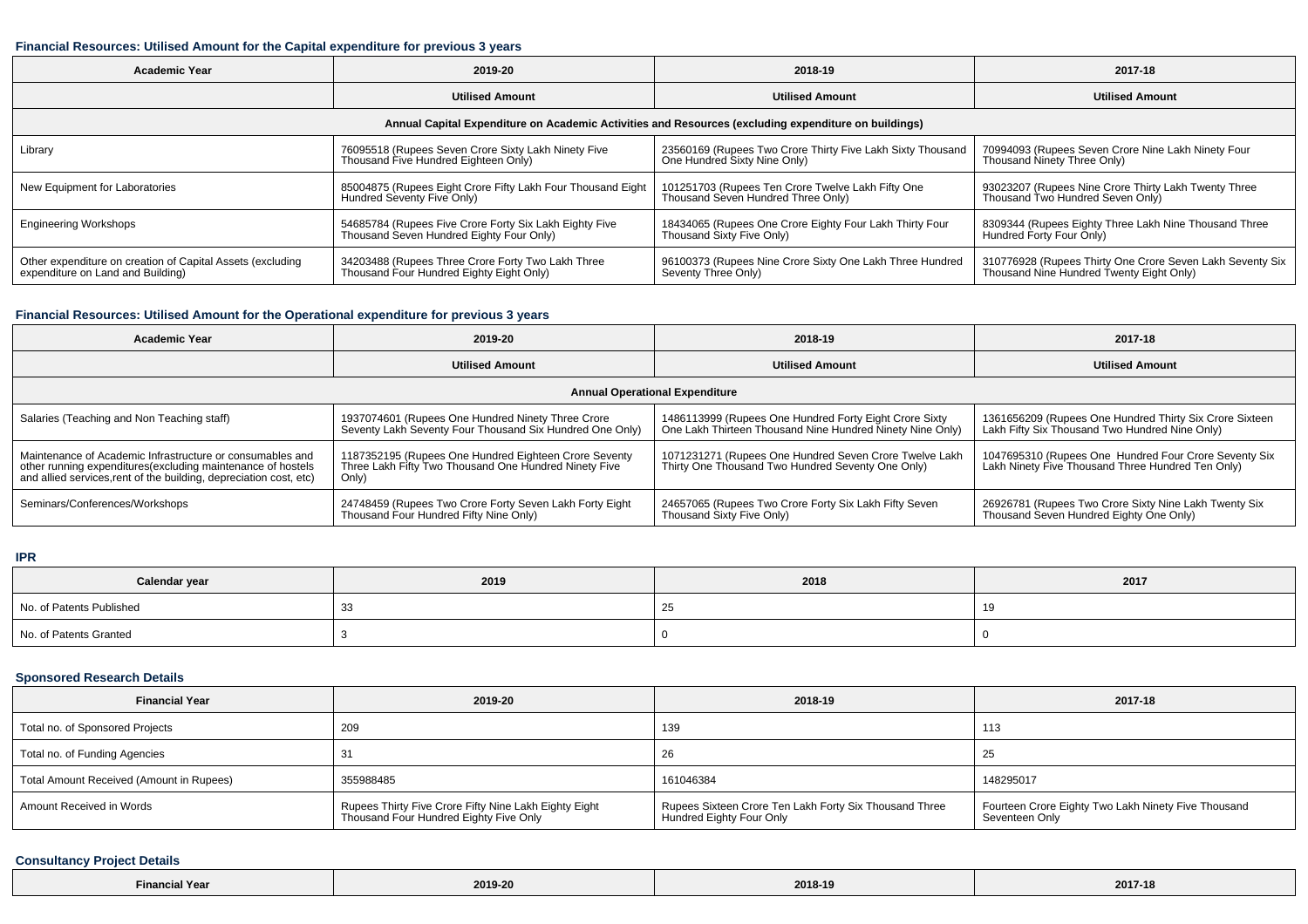| Total no. of Consultancy Projects        | 1233                                                                              | 1073                                                                                   | 894                                                                                    |
|------------------------------------------|-----------------------------------------------------------------------------------|----------------------------------------------------------------------------------------|----------------------------------------------------------------------------------------|
| Total no. of Client Organizations        | 806                                                                               | 717                                                                                    | 379                                                                                    |
| Total Amount Received (Amount in Rupees) | 151707669                                                                         | 116899811                                                                              | 71427271                                                                               |
| Amount Received in Words                 | Rupees Fifteen Crore Seventeen Lakh Seven Thousand Six<br>Hundred Sixty Nine Only | Rupees Eleven Crore Sixty Eight Lakh Ninety Nine Thousand<br>Eight Hundred Eleven Only | Rupees Seven Crore Fourteen Lakh Twenty Seven Thousand<br>Two Hundred Seventy One Only |

### **Executive Development Program/Management Development Programs**

| <b>Financial Year</b>                                                                  | 2019-20        | 2018-19 | 2017-18 |  |  |
|----------------------------------------------------------------------------------------|----------------|---------|---------|--|--|
| Total no. of Executive Development Programs/ Management<br><b>Development Programs</b> | $\overline{0}$ |         |         |  |  |
| Total no. of Participants                                                              |                |         |         |  |  |
| Total Annual Earnings (Amount in Rupees)(Excluding Lodging<br>& Boarding Charges)      | - 0            |         |         |  |  |
| <b>Total Annual Earnings in Words</b>                                                  | Zero           | Zero    | Zero    |  |  |

# **PCS Facilities: Facilities of physically challenged students**

| 1. Do your institution buildings have Lifts/Ramps?                                                                                                        | Yes, more than 80% of the buildings |
|-----------------------------------------------------------------------------------------------------------------------------------------------------------|-------------------------------------|
| 2. Do your institution have provision for walking aids, includingwheelchairs and transportation from one building to another for<br>handicapped students? | Yes                                 |
| 3. Do your institution buildings have specially designed toilets for handicapped students?                                                                | Yes, more than 80% of the buildings |

#### **Accreditation**

#### **NBA Accreditation**

| <b>NO</b><br>$H = 100$<br>valid NBA Accreditation?<br>msutute nave |  |
|--------------------------------------------------------------------|--|
|--------------------------------------------------------------------|--|

#### **NAAC Accreditation**

| 1. Does vour institute have a valid NAAC Accreditation? | NO.<br>$\sim$ |
|---------------------------------------------------------|---------------|
|                                                         |               |

### **Faculty Details**

| Srno | Name                    | Age | Designation            | Gender | Qualification | Experience (In<br>Months) | <b>Is Associated</b><br><b>Last Year</b> | Currently<br>working with<br>institution? | <b>Joining Date</b> | <b>Leaving Date</b> | <b>Association type</b> |
|------|-------------------------|-----|------------------------|--------|---------------|---------------------------|------------------------------------------|-------------------------------------------|---------------------|---------------------|-------------------------|
|      | A Durga Prasad          | 44  | Assistant<br>Professor | Male   | M.Tech        | 195                       | Yes                                      | Yes                                       | 24-05-2007          | $\sim$              | Regular                 |
| 2    | A N Tanksale            | 32  | Assistant<br>Professor | Male   | Ph.D          | 52                        | Yes                                      | Yes                                       | 23-07-2018          | $\sim$              | Regular                 |
|      | Abhash Kumar<br>Jha     | 34  | Assistant<br>Professor | Male   | Ph.D          | 38                        | No                                       | Yes                                       | 09-06-2020          | $\sim$              | Regular                 |
|      | Abhishek Mudgal         | 37  | Assistant<br>Professor | Male   | Ph.D          | 36                        | Yes                                      | Yes                                       | 14-02-2018          | $\sim$              | Regular                 |
| Ð.   | Aditya Pratap<br>Sanyal | 34  | Assistant<br>Professor | Male   | Ph.D          | 12                        | No                                       | Yes                                       | 17-02-2020          | $- -$               | Regular                 |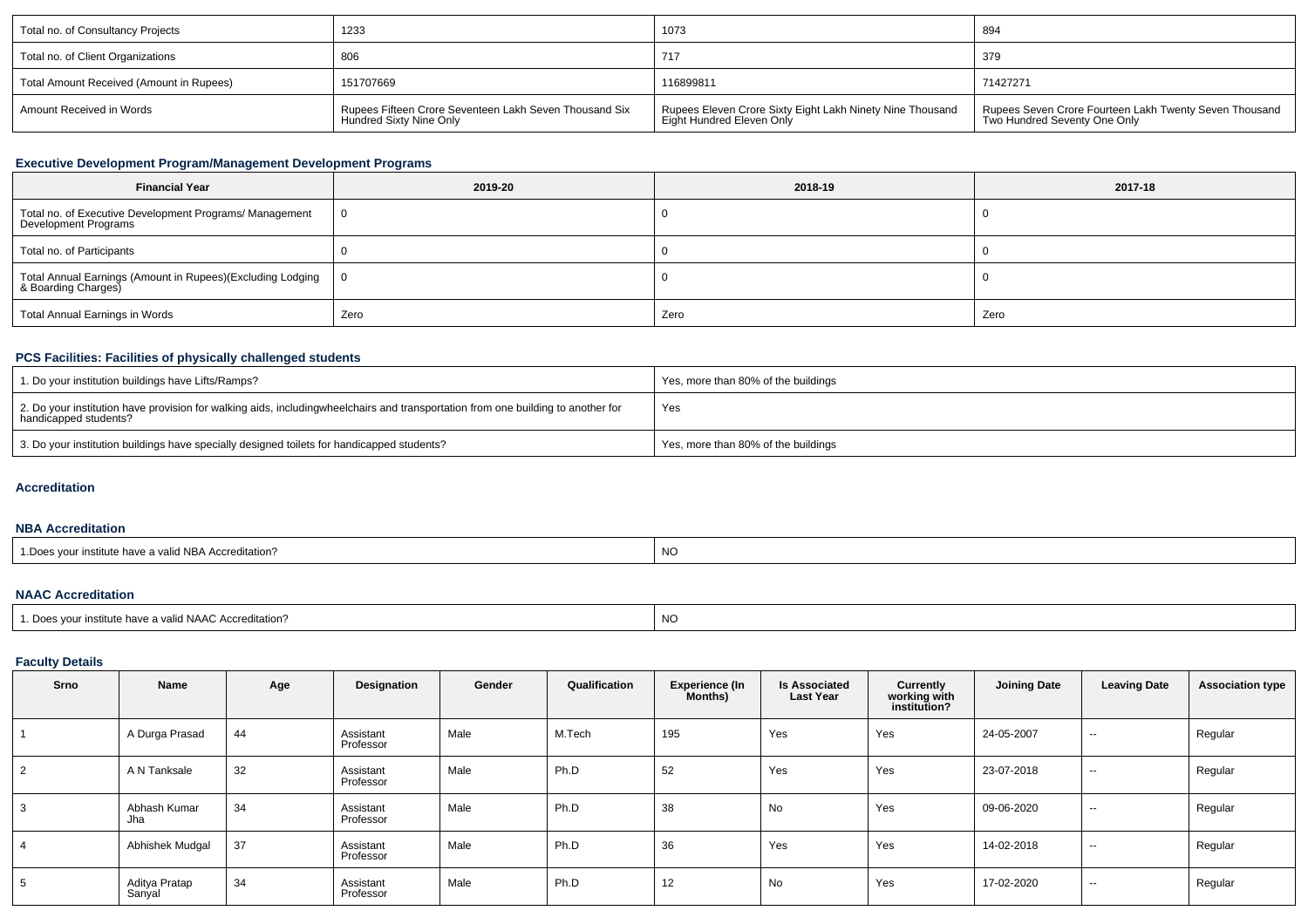| 6              | Agrawal Anil<br>Kumar     | 62 | Professor              | Male   | Ph.D    | 458 | Yes                          | Yes | 21-04-1982 | $\sim$                   | Regular                |
|----------------|---------------------------|----|------------------------|--------|---------|-----|------------------------------|-----|------------|--------------------------|------------------------|
| $\overline{7}$ | Ahmad Imteyaz<br>Mohammad | 42 | Assistant<br>Professor | Male   | Ph.D    | 54  | Yes                          | Yes | 01-02-2016 | $\sim$                   | Regular                |
| 8              | Ahuja Pradeep             | 50 | Professor              | Male   | Ph.D    | 271 | Yes                          | Yes | 13-02-1997 | $\sim$                   | Regular                |
| 9              | Ajay Pratap               | 32 | Assistant<br>Professor | Male   | Ph.D    | 23  | No                           | Yes | 30-06-2020 | $\overline{\phantom{a}}$ | Regular                |
| 10             | Ajit Kumar Mishra         | 48 | Associate<br>Professor | Male   | Ph.D    | 199 | Yes                          | Yes | 14-03-2018 | $\overline{\phantom{a}}$ | Regular                |
| 11             | Amit Kumar<br>Verma       | 38 | Associate<br>Professor | Male   | Ph.D    | 58  | Yes                          | Yes | 01-05-2018 | $\overline{\phantom{a}}$ | Regular                |
| 12             | Amit Subhash<br>Shedbale  | 31 | Assistant<br>Professor | Male   | Ph.D    | 36  | No                           | Yes | 02-03-2020 | $\overline{\phantom{a}}$ | Regular                |
| 13             | Amitava<br>Bhattacharya   | 72 | Other                  | Male   | Ph.D    | 480 | Yes                          | No  | 01-01-2019 | 13-01-2020               | Adhoc /<br>Contractual |
| 14             | Amitesh Kumar             | 42 | Assistant<br>Professor | Male   | Ph.D    | 129 | Yes                          | Yes | 15-12-2016 | $\overline{\phantom{a}}$ | Regular                |
| 15             | Amrita Dwivedi            | 39 | Assistant<br>Professor | Female | Ph.D    | 29  | Yes                          | Yes | 08-02-2018 | $\overline{\phantom{a}}$ | Regular                |
| 16             | Anil Kumar Thakur         | 49 | Associate<br>Professor | Male   | Ph.D    | 170 | Yes                          | Yes | 15-02-2018 | $\overline{\phantom{a}}$ | Regular                |
| 17             | Anubhav Sinha             | 35 | Assistant<br>Professor | Male   | Ph.D    | 60  | No                           | Yes | 24-12-2019 | $\overline{\phantom{a}}$ | Regular                |
| 18             | Ar Akhil Nawani           | 27 | Other                  | Male   | M.Arch. | 21  | $\operatorname{\mathsf{No}}$ | Yes | 01-07-2020 | $\overline{\phantom{a}}$ | Adhoc /<br>Contractual |
| 19             | Ar harsimran Kaur         | 31 | Other                  | Female | Ph.D    | 35  | No                           | Yes | 01-07-2020 | $\overline{\phantom{a}}$ | Adhoc /<br>Contractual |
| 20             | Ar Renuka Singh           | 27 | Other                  | Female | M.Arch. | 47  | No                           | Yes | 26-08-2019 | $\overline{\phantom{a}}$ | Adhoc /<br>Contractual |
| 21             | Arindam Indra             | 36 | Assistant<br>Professor | Male   | Ph.D    | 30  | Yes                          | Yes | 01-02-2018 | $\overline{\phantom{a}}$ | Regular                |
| 22             | Arun Khattri              | 39 | Other                  | Male   | Ph.D    | 20  | Yes                          | Yes | 30-11-2018 | $\overline{\phantom{a}}$ | Adhoc /<br>Contractual |
| 23             | Arvind Kumar Rai          | 76 | Other                  | Male   | Ph.D    | 24  | Yes                          | No  | 01-02-2018 | 31-01-2020               | Adhoc /<br>Contractual |
| 24             | Arvind Kumar<br>Tripathi  | 51 | Other                  | Male   | Ph.D    | 222 | Yes                          | Yes | 27-01-2018 | $\overline{\phantom{a}}$ | Regular                |
| 25             | Asha Gupta                | 37 | Assistant<br>Professor | Female | Ph.D    | 33  | Yes                          | Yes | 07-12-2017 | $\overline{\phantom{a}}$ | Regular                |
| 26             | Ashish Kumar<br>Agarwal   | 39 | Assistant<br>Professor | Male   | Ph.D    | 34  | Yes                          | Yes | 21-05-2018 | $\overline{\phantom{a}}$ | Regular                |
| 27             | Ashish Kumar<br>Mishra    | 36 | Assistant<br>Professor | Male   | Ph.D    | 107 | Yes                          | Yes | 01-10-2016 | $\overline{\phantom{a}}$ | Regular                |
| 28             | Ashish Kumar<br>Singh     | 35 | Other                  | Male   | Ph.D    | 47  | Yes                          | Yes | 11-08-2016 | $\overline{\phantom{a}}$ | Regular                |
| 29             | Ashish Kumar<br>Singh     | 42 | Assistant<br>Professor | Male   | Ph.D    | 86  | Yes                          | Yes | 04-10-2016 | $\overline{\phantom{a}}$ | Regular                |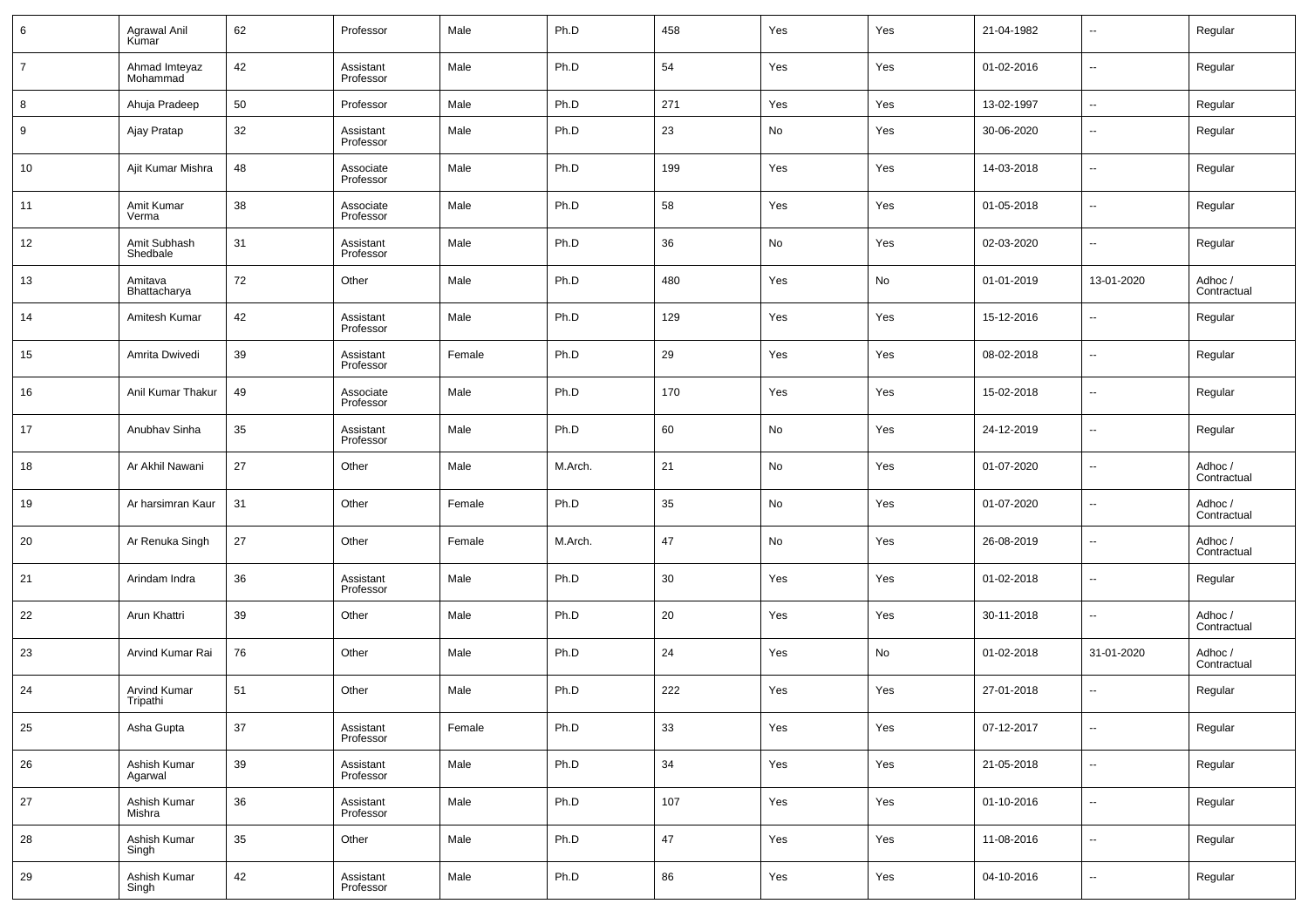| 30 | Ashok Kumar<br>Mondal        | 41 | Assistant<br>Professor | Male   | Ph.D   | 95  | Yes | Yes | 04-06-2018 | $\overline{\phantom{a}}$ | Regular |
|----|------------------------------|----|------------------------|--------|--------|-----|-----|-----|------------|--------------------------|---------|
| 31 | Awaneesh Kumar<br>Singh      | 39 | Assistant<br>Professor | Male   | Ph.D   | 26  | Yes | Yes | 10-05-2018 | $\sim$                   | Regular |
| 32 | Banerjee<br>Anuradha         | 39 | Assistant<br>Professor | Female | Ph.D   | 98  | Yes | Yes | 30-12-2013 | $\overline{\phantom{a}}$ | Regular |
| 33 | <b>Banerjee Goutam</b>       | 61 | Professor              | Male   | Ph.D   | 418 | Yes | Yes | 01-11-2004 | $\sim$                   | Regular |
| 34 | Banik Rathindra<br>Mohan     | 64 | Professor              | Male   | Ph.D   | 469 | Yes | Yes | 25-03-1985 | $\overline{\phantom{a}}$ | Regular |
| 35 | Basu Joysurya                | 45 | Associate<br>Professor | Male   | Ph.D   | 113 | Yes | Yes | 04-02-2016 | $\overline{\phantom{a}}$ | Regular |
| 36 | Behera Chhail<br>Kumar       | 45 | Associate<br>Professor | Male   | Ph.D   | 204 | Yes | Yes | 17-09-2002 | $\overline{\phantom{a}}$ | Regular |
| 37 | Bhardwaj<br>Prabhash         | 44 | Professor              | Male   | Ph.D   | 267 | Yes | Yes | 21-08-2002 | $\overline{\phantom{a}}$ | Regular |
| 38 | <b>Bhola Nath</b><br>Dwivedi | 70 | Other                  | Male   | Ph.D   | 486 | Yes | No  | 09-07-1984 | 08-07-2020               | Regular |
| 39 | Bidya Binay Karak            | 35 | Assistant<br>Professor | Male   | Ph.D   | 33  | Yes | Yes | 16-05-2018 | $\overline{\phantom{a}}$ | Regular |
| 40 | <b>Binita Pathak</b>         | 32 | Assistant<br>Professor | Female | Ph.D   | 26  | No  | Yes | 23-12-2019 | $\overline{\phantom{a}}$ | Regular |
| 41 | <b>Biswas Bhaskar</b>        | 42 | Associate<br>Professor | Male   | Ph.D   | 194 | Yes | Yes | 22-08-2003 | $\overline{\phantom{a}}$ | Regular |
| 42 | Bratindranath<br>Mukherjee   | 39 | Assistant<br>Professor | Male   | Ph.D   | 70  | Yes | Yes | 09-02-2018 | $\overline{\phantom{a}}$ | Regular |
| 43 | C Ravindranath<br>Chowdary   | 38 | Assistant<br>Professor | Male   | Ph.D   | 75  | Yes | Yes | 27-05-2014 | $\overline{\phantom{a}}$ | Regular |
| 44 | Chakrabarti<br>Parthasarthi  | 62 | Professor              | Male   | Ph.D   | 429 | Yes | Yes | 01-11-1993 | $\overline{\phantom{a}}$ | Regular |
| 45 | Chakrabarty<br>Indrajit      | 60 | Professor              | Male   | Ph.D   | 349 | Yes | Yes | 12-09-2007 | --                       | Regular |
| 46 | Chakroborty Jyoti<br>Prasad  | 43 | Assistant<br>Professor | Male   | Ph.D   | 76  | Yes | Yes | 16-05-2014 | $\overline{\phantom{a}}$ | Regular |
| 47 | Chandra Ramesh               | 66 | Other                  | Male   | M.Tech | 504 | Yes | No  | 02-01-2016 | 31-12-2019               | Regular |
| 48 | Chatterjee Sandip            | 52 | Professor              | Male   | Ph.D   | 194 | Yes | Yes | 13-02-2008 | --                       | Regular |
| 49 | Chattopadhyay<br>Kausik      | 42 | Associate<br>Professor | Male   | Ph.D   | 145 | Yes | Yes | 13-09-2007 | $\overline{\phantom{a}}$ | Regular |
| 50 | Chaudhary<br>Kalpana         | 44 | Associate<br>Professor | Female | Ph.D   | 207 | Yes | Yes | 29-07-2002 | $\sim$                   | Regular |
| 51 | Chawla Ruchi                 | 39 | Associate<br>Professor | Female | Ph.D   | 138 | Yes | Yes | 30-04-2008 | $\sim$                   | Regular |
| 52 | Das Mira Debnath             | 65 | Professor              | Female | Ph.D   | 408 | Yes | No  | 14-03-1985 | 31-12-2019               | Regular |
| 53 | Das Santanu                  | 40 | Assistant<br>Professor | Male   | Ph.D   | 175 | Yes | Yes | 02-03-2016 | $\overline{\phantom{a}}$ | Regular |
| 54 | Das Subir                    | 55 | Professor              | Male   | Ph.D   | 335 | Yes | Yes | 28-11-2007 | $\overline{\phantom{a}}$ | Regular |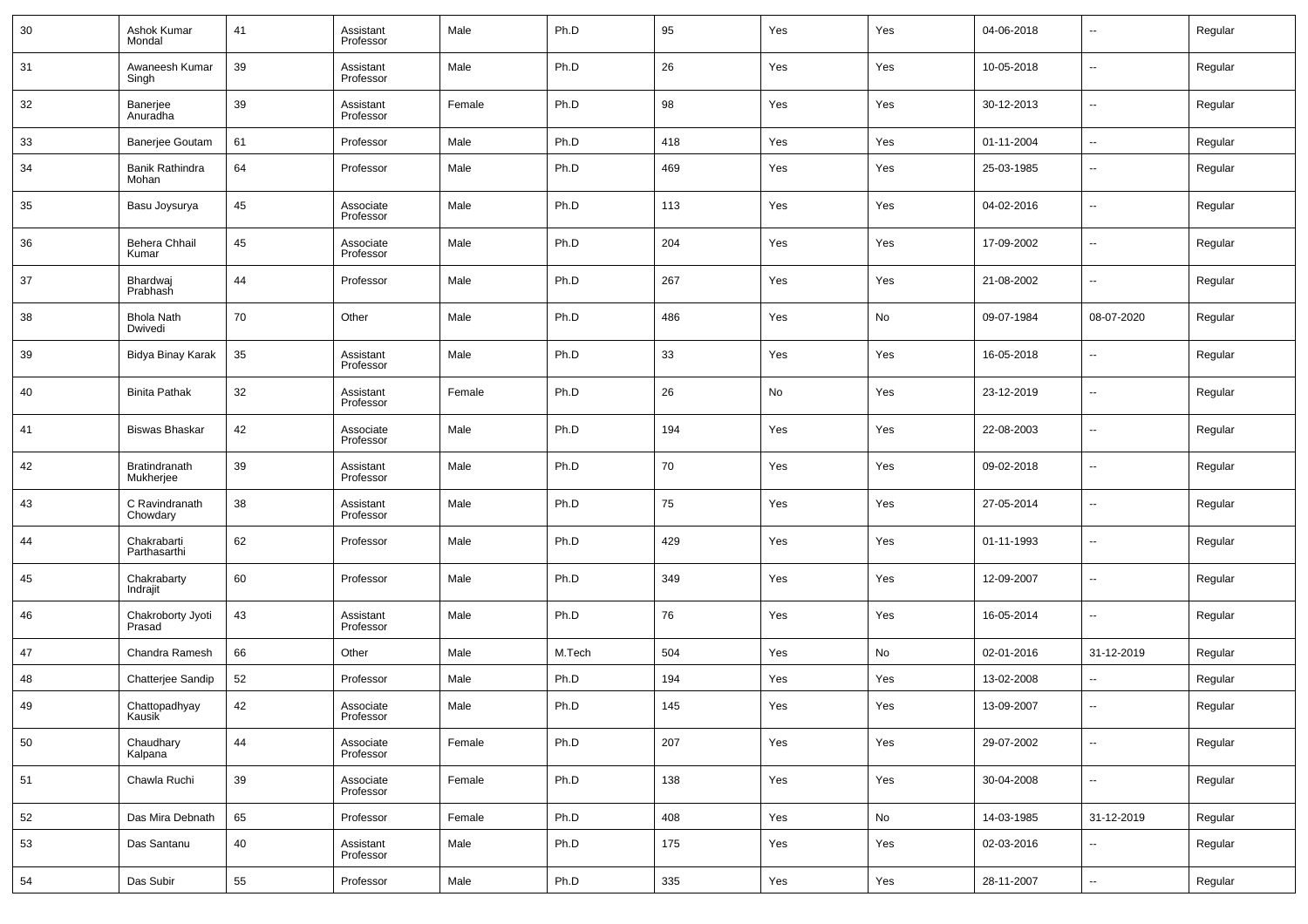| 55 | Debdas Ghosh                   | 33 | Assistant<br>Professor | Male   | Ph.D | 65  | Yes | Yes | 08-10-2016 | $\overline{\phantom{a}}$ | Regular                |
|----|--------------------------------|----|------------------------|--------|------|-----|-----|-----|------------|--------------------------|------------------------|
| 56 | Debdip Bhandary                | 36 | Assistant<br>Professor | Male   | Ph.D | 14  | Yes | Yes | 28-06-2019 | ۰.                       | Regular                |
| 57 | Deepak Kumar                   | 35 | Assistant<br>Professor | Male   | Ph.D | 49  | No  | Yes | 04-11-2019 | $\overline{\phantom{a}}$ | Regular                |
| 58 | Devender Singh                 | 48 | Professor              | Male   | Ph.D | 299 | Yes | Yes | 14-06-2004 | $\sim$                   | Regular                |
| 59 | Dikshit Prabhat<br>Kumar Singh | 48 | Professor              | Male   | Ph.D | 277 | Yes | Yes | 02-01-2008 | $\overline{\phantom{a}}$ | Regular                |
| 60 | Dr Amrita<br>Chaturvedi        | 37 | Assistant<br>Professor | Female | Ph.D | 70  | Yes | Yes | 30-05-2017 | ۰.                       | Regular                |
| 61 | Dr L Kailasam                  | 36 | Assistant<br>Professor | Male   | Ph.D | 45  | Yes | Yes | 05-06-2017 | $\sim$                   | Regular                |
| 62 | Dr Manash<br>Chakraborty       | 34 | Assistant<br>Professor | Male   | Ph.D | 54  | Yes | Yes | 14-07-2017 | $\overline{\phantom{a}}$ | Regular                |
| 63 | Dr Nikhil Saboo                | 32 | Assistant<br>Professor | Male   | Ph.D | 46  | Yes | Yes | 29-05-2017 | $\sim$                   | Regular                |
| 64 | Dr Pratik<br>Chattopadhyay     | 33 | Assistant<br>Professor | Male   | Ph.D | 52  | Yes | Yes | 27-07-2017 | $\overline{\phantom{a}}$ | Regular                |
| 65 | Dr Rosalin Sahoo               | 36 | Assistant<br>Professor | Female | Ph.D | 48  | Yes | Yes | 27-06-2017 | $\sim$                   | Regular                |
| 66 | Dr Ruchir Gupta                | 41 | Assistant<br>Professor | Male   | Ph.D | 221 | Yes | Yes | 05-06-2017 | $\overline{\phantom{a}}$ | Regular                |
| 67 | Dr Sandip Ghosh                | 42 | Associate<br>Professor | Male   | Ph.D | 149 | Yes | Yes | 02-08-2016 | ۰.                       | Regular                |
| 68 | Dr Satish<br>Yashwant Kulkarni | 71 | Other                  | Male   | Ph.D | 372 | Yes | No  | 18-07-2019 | 08-07-2020               | Adhoc /<br>Contractual |
| 69 | Dr Shyam Kamal                 | 35 | Assistant<br>Professor | Male   | Ph.D | 46  | Yes | Yes | 01-08-2016 | $\overline{\phantom{a}}$ | Regular                |
| 70 | Dr Smrity Dwivedi              | 38 | Assistant<br>Professor | Female | Ph.D | 93  | Yes | Yes | 09-05-2017 | $\sim$                   | Regular                |
| 71 | Dr Somak<br>Bhattacharyya      | 38 | Assistant<br>Professor | Male   | Ph.D | 53  | Yes | Yes | 27-12-2016 | $\overline{\phantom{a}}$ | Regular                |
| 72 | Dr Supriya<br>Mohanty          | 32 | Assistant<br>Professor | Female | Ph.D | 68  | Yes | Yes | 14-07-2017 | $\sim$                   | Regular                |
| 73 | Dubey Ashutosh<br>Kumar        | 39 | Assistant<br>Professor | Male   | Ph.D | 62  | Yes | Yes | 10-12-2015 | $\overline{\phantom{a}}$ | Regular                |
| 74 | Dutta Prasun                   | 38 | Assistant<br>Professor | Male   | Ph.D | 56  | Yes | Yes | 11-12-2015 | $\sim$                   | Regular                |
| 75 | Dutta Tanima                   | 37 | Assistant<br>Professor | Female | Ph.D | 89  | Yes | Yes | 19-04-2017 | $\overline{\phantom{a}}$ | Regular                |
| 76 | Dwivedi Akansha                | 42 | Assistant<br>Professor | Female | Ph.D | 176 | Yes | Yes | 14-12-2015 | $\overline{\phantom{a}}$ | Regular                |
| 77 | Dwivedi<br>Ramashray           | 68 | Other                  | Male   | Ph.D | 472 | Yes | No  | 15-10-1981 | 08-07-2020               | Regular                |
| 78 | Dwivedi Shyam<br>Bihari        | 57 | Professor              | Male   | Ph.D | 310 | Yes | Yes | 22-12-2007 | $\overline{\phantom{a}}$ | Regular                |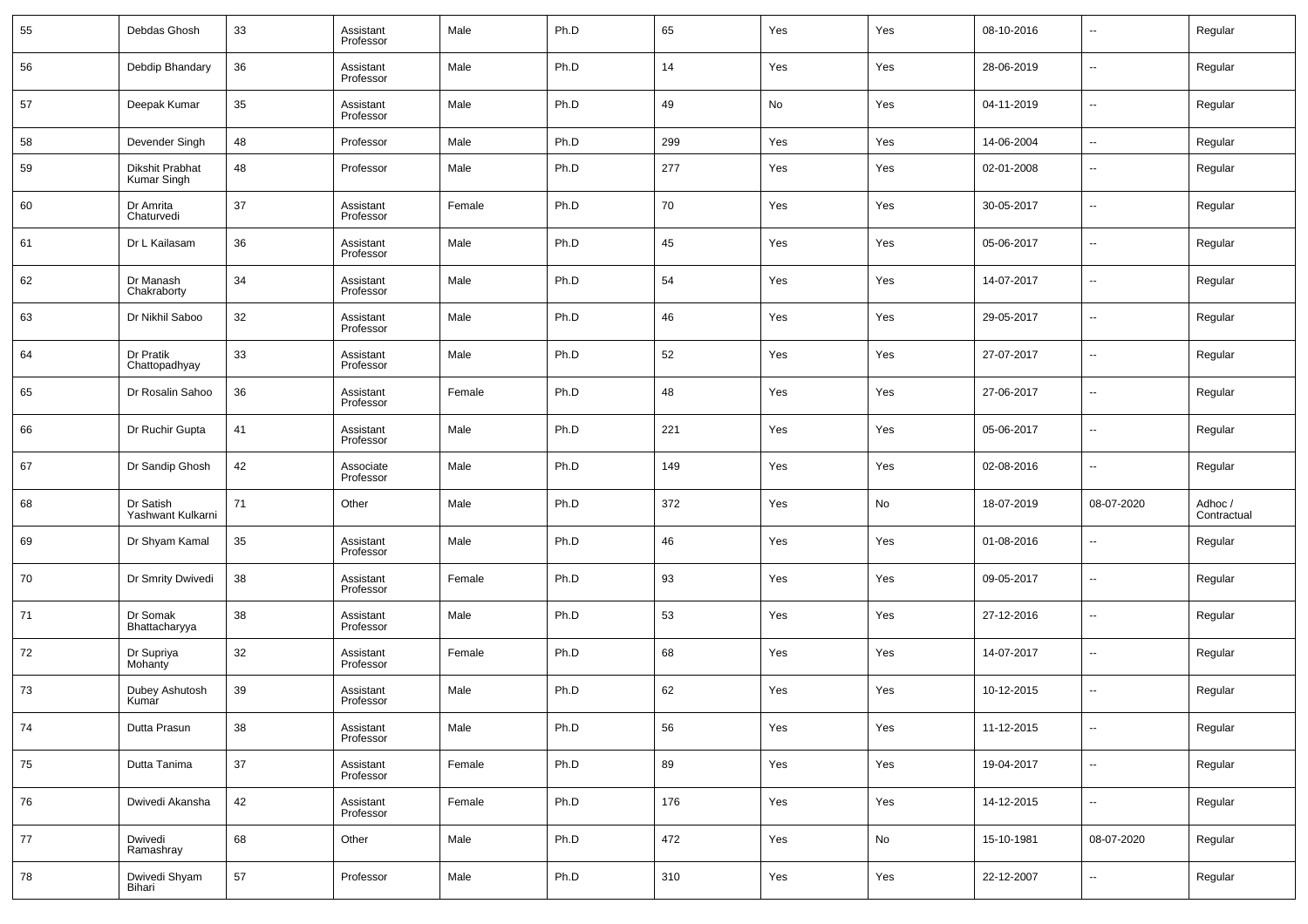| 79      | Er Ramesh Singh        | 65 | Other                  | Male   | M.Sc.(Engg) | 454 | Yes | No                           | 25-07-2016 | 31-12-2019               | Regular                |
|---------|------------------------|----|------------------------|--------|-------------|-----|-----|------------------------------|------------|--------------------------|------------------------|
| 80      | Gauhar Abbas           | 38 | Assistant<br>Professor | Male   | Ph.D        | 28  | Yes | Yes                          | 15-03-2018 | --                       | Regular                |
| 81      | Gaur Shishir           | 41 | Assistant<br>Professor | Male   | Ph.D        | 36  | Yes | Yes                          | 19-05-2017 | $\overline{\phantom{a}}$ | Regular                |
| 82      | Gautam Rakesh<br>Kumar | 46 | Associate<br>Professor | Male   | Ph.D        | 205 | Yes | Yes                          | 10-09-2007 | $\overline{\phantom{a}}$ | Regular                |
| 83      | Ghosh Pradyumna        | 48 | Professor              | Male   | Ph.D        | 274 | Yes | Yes                          | 16-12-2002 | $\overline{\phantom{a}}$ | Regular                |
| 84      | Giri Deba Prasad       | 53 | Professor              | Male   | Ph.D        | 272 | Yes | Yes                          | 03-06-2004 | ۰.                       | Regular                |
| 85      | Gupta Ankit            | 38 | Assistant<br>Professor | Male   | Ph.D        | 104 | Yes | Yes                          | 26-07-2014 | $\overline{\phantom{a}}$ | Regular                |
| 86      | Gupta Ashok Ji         | 48 | Associate<br>Professor | Male   | Ph.D        | 181 | Yes | Yes                          | 29-09-2004 | $\overline{\phantom{a}}$ | Regular                |
| 87      | Gupta Hari<br>Prabhat  | 37 | Assistant<br>Professor | Male   | Ph.D        | 193 | Yes | Yes                          | 02-11-2015 | $\overline{\phantom{a}}$ | Regular                |
| 88      | Gupta Sanjay<br>Kumar  | 50 | Associate<br>Professor | Male   | Ph.D        | 262 | Yes | Yes                          | 05-11-2007 | $\overline{\phantom{a}}$ | Regular                |
| 89      | Gupta Suprakash        | 51 | Professor              | Male   | Ph.D        | 255 | Yes | Yes                          | 27-07-1998 | $\overline{\phantom{a}}$ | Regular                |
| 90      | Harsha A P             | 52 | Professor              | Male   | Ph.D        | 218 | Yes | Yes                          | 12-08-2002 | $\ddotsc$                | Regular                |
| 91      | Hasan Syed Hadi        | 61 | Professor              | Male   | Ph.D        | 348 | Yes | Yes                          | 09-07-1993 | $\ddotsc$                | Regular                |
| 92      | Hemlatha S             | 51 | Professor              | Female | Ph.D        | 302 | Yes | Yes                          | 07-08-2003 | ۰.                       | Regular                |
| 93      | Jain Arun Kumar        | 64 | Other                  | Male   | M.Tech      | 508 | Yes | No                           | 12-01-2016 | 08-07-2020               | Regular                |
| 94      | Jain Pradeep<br>Kumar  | 62 | Professor              | Male   | Ph.D        | 456 | Yes | Yes                          | 10-04-1986 | --                       | Regular                |
| 95      | Jaiswal Ashok          | 42 | Associate<br>Professor | Male   | Ph.D        | 149 | Yes | Yes                          | 14-05-2007 | --                       | Regular                |
| 96      | Jaiswal Ravi P         | 38 | Assistant<br>Professor | Male   | Ph.D        | 58  | Yes | Yes                          | 01-10-2015 | --                       | Regular                |
| 97      | Jamal Aarif            | 57 | Professor              | Male   | Ph.D        | 321 | Yes | Yes                          | 25-01-1993 | $\overline{\phantom{a}}$ | Regular                |
| 98      | Jha Medha              | 45 | Associate<br>Professor | Female | Ph.D        | 180 | Yes | Yes                          | 05-10-2004 | $\overline{\phantom{a}}$ | Regular                |
| 99      | Jindal Vikas           | 42 | Associate<br>Professor | Male   | Ph.D        | 146 | Yes | Yes                          | 03-08-2007 | $\overline{\phantom{a}}$ | Regular                |
| $100\,$ | Jit Satyabrata         | 49 | Professor              | Male   | Ph.D        | 292 | Yes | Yes                          | 15-04-1998 | $\sim$                   | Regular                |
| 101     | Jitendra Kumar         | 72 | Other                  | Male   | Ph.D        | 499 | Yes | $\operatorname{\mathsf{No}}$ | 24-07-2017 | 23-08-2019               | Regular                |
| 102     | K V Cybil              | 48 | Associate<br>Professor | Male   | Ph.D        | 21  | Yes | Yes                          | 15-11-2018 | ⊷                        | Regular                |
| 103     | kabindra Nath Rai      | 71 | Other                  | Male   | Ph.D        | 533 | Yes | No                           | 02-01-2015 | 31-12-2019               | Regular                |
| 104     | Kamal Sheel            | 70 | Other                  | Male   | Ph.D        | 334 | Yes | $\operatorname{\mathsf{No}}$ | 01-12-2017 | 31-12-2019               | Adhoc /<br>Contractual |
| 105     | Kanaujia Satish        | 52 | Assistant<br>Professor | Male   | Ph.D        | 200 | Yes | Yes                          | 07-02-1997 | $\overline{\phantom{a}}$ | Regular                |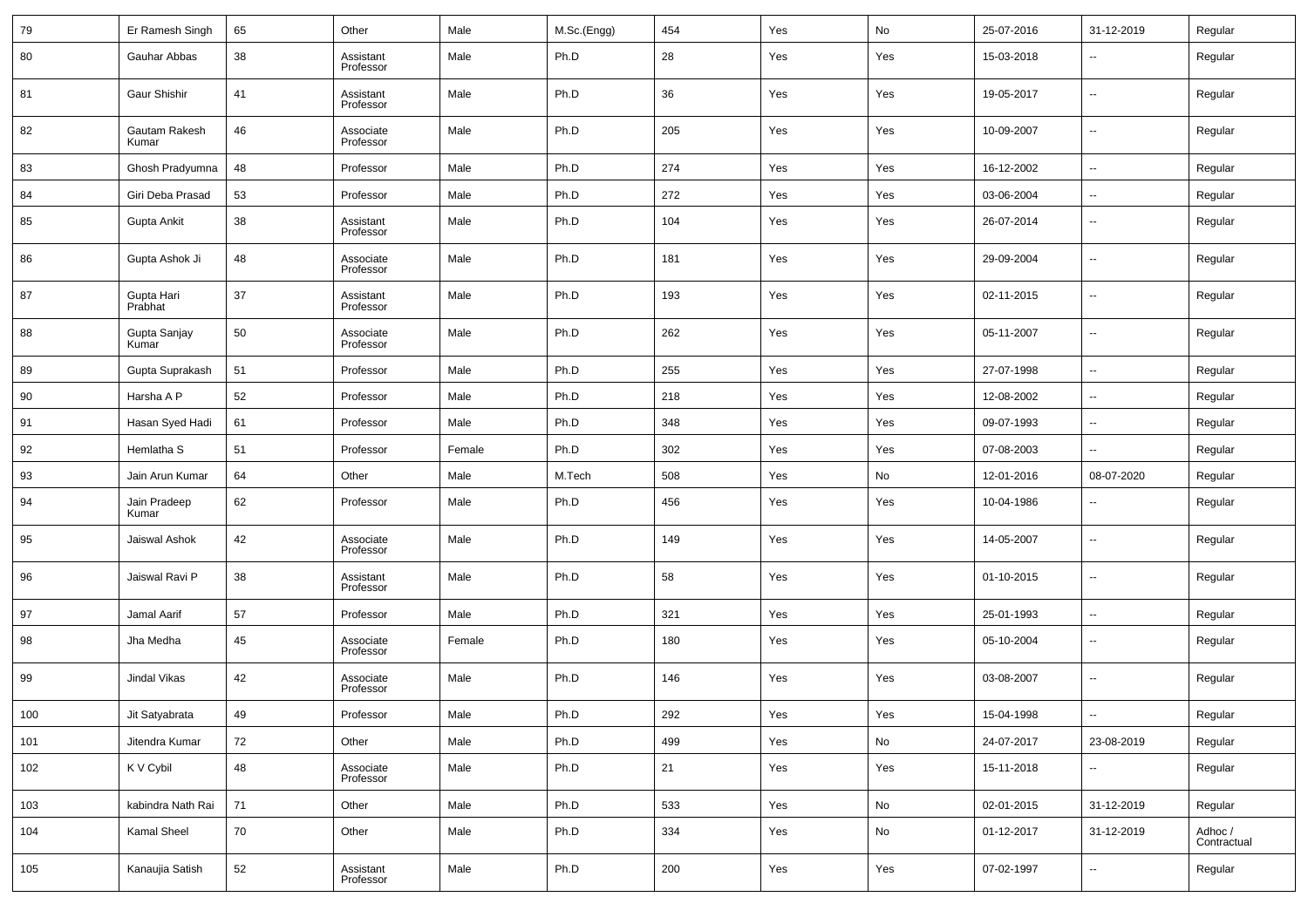| 106 | Kandasamy<br>Jayakumar    | 40 | Associate<br>Professor | Male   | Ph.D | 70     | Yes | Yes | 30-06-2014 | $\overline{\phantom{a}}$ | Regular                |
|-----|---------------------------|----|------------------------|--------|------|--------|-----|-----|------------|--------------------------|------------------------|
| 107 | Karmakar Netai<br>Chandra | 61 | Professor              | Male   | Ph.D | 433    | Yes | Yes | 28-10-2004 | $\overline{\phantom{a}}$ | Regular                |
| 108 | Kavya Krishna K R         | 35 | Assistant<br>Professor | Female | Ph.D | 39     | Yes | Yes | 19-03-2018 | $\overline{\phantom{a}}$ | Regular                |
| 109 | Khan Debashis             | 44 | Associate<br>Professor | Male   | Ph.D | 185    | Yes | Yes | 31-05-2007 | $\overline{\phantom{a}}$ | Regular                |
| 110 | Kishore Nawal             | 50 | Assistant<br>Professor | Male   | Ph.D | 290    | Yes | Yes | 21-12-2015 | $\overline{\phantom{a}}$ | Regular                |
| 111 | Kripa Shanker             | 72 | Other                  | Male   | Ph.D | 537    | Yes | No  | 02-08-2017 | 08-07-2020               | Adhoc /<br>Contractual |
| 112 | Krishnamurthy<br>Sairam   | 53 | Professor              | Male   | Ph.D | 280    | Yes | Yes | 04-02-2006 | $\overline{\phantom{a}}$ | Regular                |
| 113 | Kumar Amrendra            | 44 | Associate<br>Professor | Male   | Ph.D | 149    | Yes | Yes | 23-05-2007 | $\overline{\phantom{a}}$ | Regular                |
| 114 | Kumar Anil                | 62 | Associate<br>Professor | Male   | Ph.D | 329    | Yes | Yes | 28-08-2002 | $\overline{\phantom{a}}$ | Regular                |
| 115 | <b>Kumar Brind</b>        | 53 | Associate<br>Professor | Male   | Ph.D | 359    | Yes | Yes | 01-04-2003 | $\overline{\phantom{a}}$ | Regular                |
| 116 | Kumar Devendra            | 66 | Professor              | Male   | Ph.D | 450    | Yes | No  | 09-07-1984 | 31-12-2019               | Regular                |
| 117 | Kumar Manish              | 46 | Assistant<br>Professor | Male   | Ph.D | 267    | Yes | Yes | 15-07-2004 | $\overline{\phantom{a}}$ | Regular                |
| 118 | Kumar Manoj               | 47 | Assistant<br>Professor | Male   | Ph.D | 85     | Yes | Yes | 03-10-2015 | $\overline{\phantom{a}}$ | Regular                |
| 119 | Kumar Pradeep             | 51 | Associate<br>Professor | Male   | Ph.D | 201    | Yes | Yes | 16-02-2008 | $\overline{\phantom{a}}$ | Regular                |
| 120 | Kumar Rajesh              | 56 | Professor              | Male   | Ph.D | 272    | Yes | Yes | 24-11-2004 | ۰.                       | Regular                |
| 121 | Kumar Rajesh              | 52 | Professor              | Male   | Ph.D | 308    | Yes | Yes | 03-06-2004 | $\overline{\phantom{a}}$ | Regular                |
| 122 | Kumar Sandeep             | 55 | Professor              | Male   | Ph.D | 303    | Yes | Yes | 27-12-2004 | $\overline{\phantom{a}}$ | Regular                |
| 123 | Kumar Santosh             | 57 | Professor              | Male   | Ph.D | 376    | Yes | Yes | 09-07-1992 | $\overline{\phantom{a}}$ | Regular                |
| 124 | Kumar Suresh              | 43 | Assistant<br>Professor | Male   | Ph.D | 213    | Yes | Yes | 12-02-2008 | --                       | Regular                |
| 125 | Kumar Veerendra           | 63 | Professor              | Male   | Ph.D | 439    | Yes | Yes | 01-03-1984 | ۰.                       | Regular                |
| 126 | Kundu Subir               | 66 | Other                  | Male   | Ph.D | 421    | Yes | Yes | 12-04-1985 | $\overline{\phantom{a}}$ | Regular                |
| 127 | Lal Vivek Nandan          | 45 | Associate<br>Professor | Male   | Ph.D | 167    | Yes | Yes | 07-11-2005 | $\sim$                   | Regular                |
| 128 | Laltu Chandra             | 45 | Associate<br>Professor | Male   | Ph.D | 147    | Yes | Yes | 18-06-2018 | $\sim$                   | Regular                |
| 129 | Lavanya<br>Selvaganesh    | 39 | Assistant<br>Professor | Female | Ph.D | $90\,$ | Yes | Yes | 01-12-2016 | $\overline{\phantom{a}}$ | Regular                |
| 130 | Lenka Sanjaya<br>Kumar    | 44 | Other                  | Male   | Ph.D | $92\,$ | Yes | Yes | 07-02-2015 | $\sim$                   | Regular                |
| 131 | Mahanty Ranjit            | 55 | Professor              | Male   | Ph.D | 307    | Yes | Yes | 01-07-1998 | $\overline{\phantom{a}}$ | Regular                |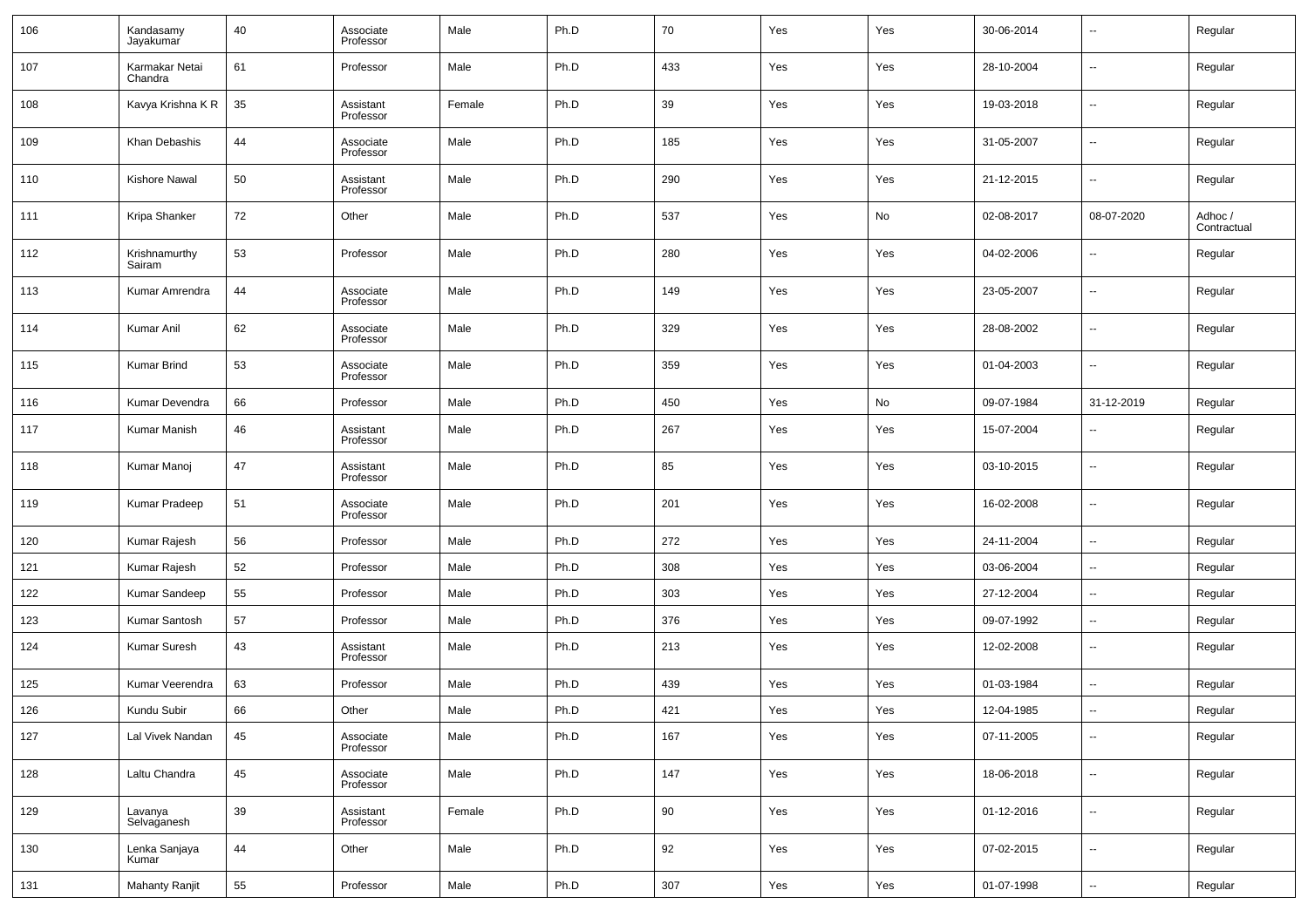| 132 | Mahobia Girija<br>Shankar | 41 | Associate<br>Professor | Male   | Ph.D   | 197 | Yes | Yes | 17-09-2007 | $\overline{\phantom{a}}$ | Regular                |
|-----|---------------------------|----|------------------------|--------|--------|-----|-----|-----|------------|--------------------------|------------------------|
| 133 | Mahto Sanjeev<br>Kumar    | 36 | Assistant<br>Professor | Male   | Ph.D   | 151 | Yes | Yes | 02-05-2014 | $\overline{\phantom{a}}$ | Regular                |
| 134 | Maiti Pabitra<br>Ranjan   | 47 | Associate<br>Professor | Male   | Ph.D   | 184 | Yes | Yes | 03-06-2004 | $\overline{\phantom{a}}$ | Regular                |
| 135 | Maiti Pralay              | 52 | Professor              | Male   | Ph.D   | 255 | Yes | Yes | 13-12-2004 | $\overline{\phantom{a}}$ | Regular                |
| 136 | Majhi Manas<br>Ranjan     | 41 | Associate<br>Professor | Male   | Ph.D   | 143 | Yes | Yes | 30-10-2007 | $\overline{\phantom{a}}$ | Regular                |
| 137 | Mallik Nilanjan           | 45 | Associate<br>Professor | Male   | Ph.D   | 192 | Yes | Yes | 11-10-2004 | $\overline{\phantom{a}}$ | Regular                |
| 138 | Malviya Manisha           | 40 | Assistant<br>Professor | Female | Ph.D   | 143 | Yes | Yes | 29-11-2007 | $\overline{\phantom{a}}$ | Regular                |
| 139 | Mandal Kamdeo             | 60 | Professor              | Male   | Ph.D   | 292 | Yes | Yes | 22-11-2004 | $\overline{\phantom{a}}$ | Regular                |
| 140 | Mandal Rajiv<br>Kumar     | 60 | Professor              | Male   | Ph.D   | 450 | Yes | Yes | 10-04-1992 | $\sim$                   | Regular                |
| 141 | Mandal<br>Sasankasekhar   | 50 | Professor              | Male   | Ph.D   | 241 | Yes | Yes | 26-12-2002 | $\overline{\phantom{a}}$ | Regular                |
| 142 | Manhar Charan             | 34 | Assistant<br>Professor | Male   | Ph.D   | 96  | Yes | Yes | 22-02-2018 | $\overline{\phantom{a}}$ | Regular                |
| 143 | Mani Prakash<br>Chandra   | 43 | Assistant<br>Professor | Male   | M.Tech | 240 | Yes | Yes | 12-07-2007 | $\overline{\phantom{a}}$ | Regular                |
| 144 | Manna Rampada             | 52 | Associate<br>Professor | Male   | Ph.D   | 317 | Yes | Yes | 13-11-2002 | $\overline{\phantom{a}}$ | Regular                |
| 145 | Markandeya<br>Tiwari      | 31 | Other                  | Male   | Ph.D   | 95  | Yes | No  | 23-08-2018 | 22-08-2019               | Adhoc /<br>Contractual |
| 146 | Marshal                   | 42 | Associate<br>Professor | Male   | Ph.D   | 130 | Yes | Yes | 04-07-2017 | --                       | Regular                |
| 147 | Mayank Swarnkar           | 32 | Assistant<br>Professor | Male   | Ph.D   | 17  | No  | Yes | 07-07-2020 | $\overline{\phantom{a}}$ | Regular                |
| 148 | Meher Sobhita             | 44 | Assistant<br>Professor | Female | M.Tech | 166 | Yes | Yes | 05-12-2005 | $\overline{\phantom{a}}$ | Regular                |
| 149 | Meshram Manoj<br>Kumar    | 49 | Professor              | Male   | Ph.D   | 219 | Yes | Yes | 29-07-2002 | $\sim$                   | Regular                |
| 150 | Mishra Abha               | 48 | Associate<br>Professor | Female | Ph.D   | 196 | Yes | Yes | 08-08-2003 | $\overline{\phantom{a}}$ | Regular                |
| 151 | Mishra<br>Brahmeshwar     | 58 | Professor              | Male   | Ph.D   | 421 | Yes | Yes | 18-09-1984 | $\overline{\phantom{a}}$ | Regular                |
| 152 | Mishra Pradeep<br>Kumar   | 55 | Professor              | Male   | Ph.D   | 272 | Yes | Yes | 31-01-1997 | $\overline{\phantom{a}}$ | Regular                |
| 153 | Mishra Shradha            | 39 | Assistant<br>Professor | Female | Ph.D   | 57  | Yes | Yes | 27-11-2015 | $\overline{\phantom{a}}$ | Regular                |
| 154 | Mishra Sunil<br>Kumar     | 38 | Assistant<br>Professor | Male   | Ph.D   | 87  | Yes | Yes | 02-09-2015 | $\overline{\phantom{a}}$ | Regular                |
| 155 | Mishra Sunil<br>Kumar     | 45 | Assistant<br>Professor | Male   | Ph.D   | 252 | Yes | Yes | 29-11-2007 | ۰.                       | Regular                |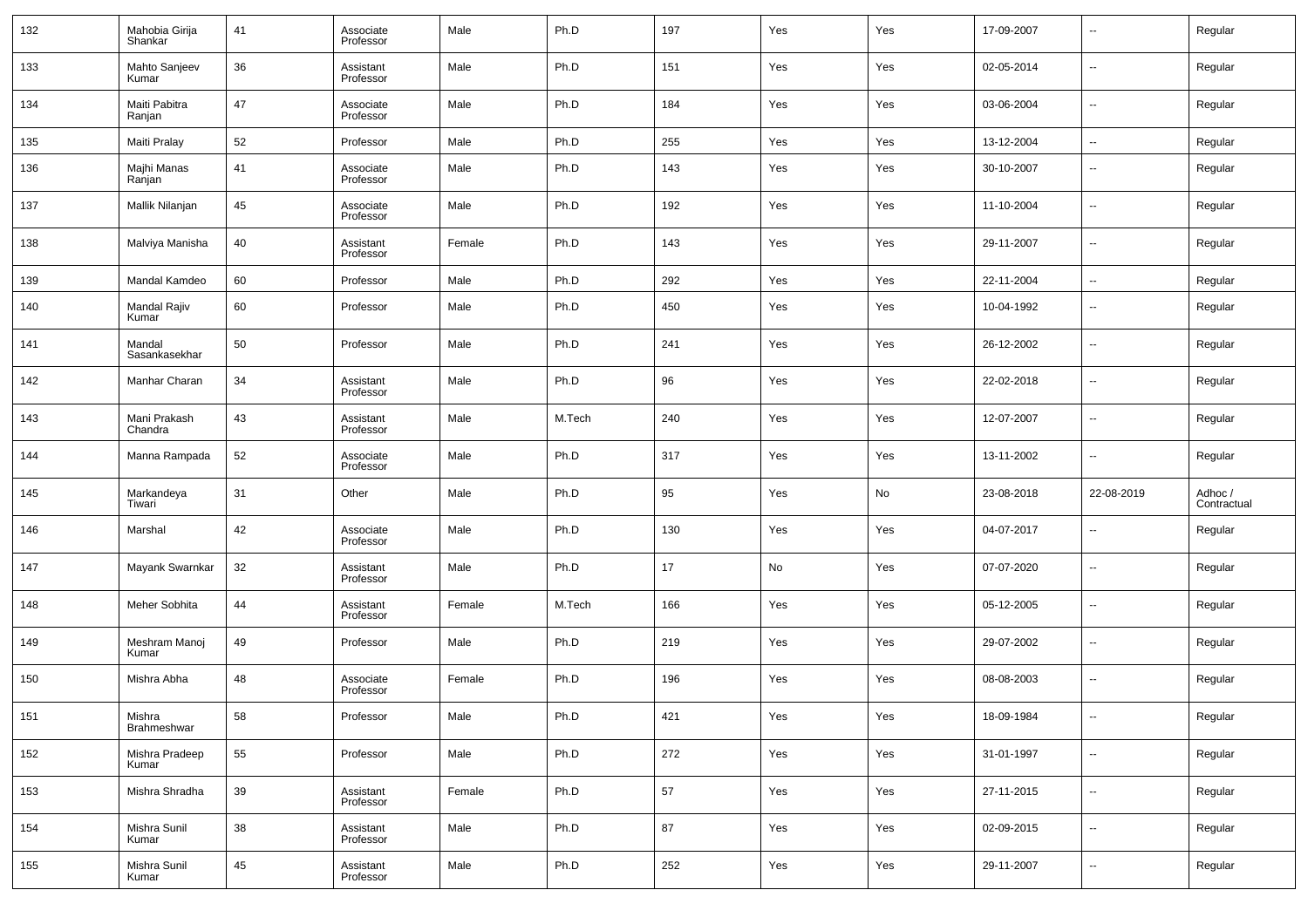| 156 | Mishra V N                     | 54 | Professor              | Male   | Ph.D   | 317 | Yes | Yes | 09-07-1993 | $\overline{\phantom{a}}$ | Regular |
|-----|--------------------------------|----|------------------------|--------|--------|-----|-----|-----|------------|--------------------------|---------|
| 157 | Misra Rakesh<br>Kumar          | 47 | Professor              | Male   | Ph.D   | 272 | Yes | Yes | 06-06-1998 | $\overline{\phantom{a}}$ | Regular |
| 158 | Modi Gyan<br>Prakash           | 40 | Assistant<br>Professor | Male   | Ph.D   | 71  | Yes | Yes | 04-02-2016 | $\overline{\phantom{a}}$ | Regular |
| 159 | Mohan Anand                    | 68 | Other                  | Male   | Ph.D   | 532 | Yes | Yes | 06-04-1979 | $\overline{\phantom{a}}$ | Regular |
| 160 | Mohan Anand<br>Chandra         | 65 | Assistant<br>Professor | Male   | M.Tech | 428 | Yes | No  | 18-09-1980 | 31-07-2020               | Regular |
| 161 | Mohan Anita                    | 53 | Associate<br>Professor | Female | Ph.D   | 288 | Yes | Yes | 15-05-2004 | $\overline{\phantom{a}}$ | Regular |
| 162 | Mohan Devendra                 | 53 | Professor              | Male   | Ph.D   | 360 | Yes | Yes | 04-10-1990 | $\overline{\phantom{a}}$ | Regular |
| 163 | Mohan Sunil                    | 59 | Professor              | Male   | Ph.D   | 348 | Yes | Yes | 30-04-1992 | $\overline{\phantom{a}}$ | Regular |
| 164 | Mohanta Kalyani                | 43 | Associate<br>Professor | Female | Ph.D   | 143 | Yes | Yes | 21-11-2007 | $\overline{\phantom{a}}$ | Regular |
| 165 | Mondal Monoj<br>Kumar          | 47 | Professor              | Male   | Ph.D   | 258 | Yes | Yes | 13-04-1998 | $\overline{\phantom{a}}$ | Regular |
| 166 | <b>Mondal Swasti</b><br>Sundar | 44 | Associate<br>Professor | Male   | Ph.D   | 183 | Yes | Yes | 20-12-2004 | $\overline{\phantom{a}}$ | Regular |
| 167 | Mukherjee Ashim<br>Kumar       | 66 | Other                  | Male   | Ph.D   | 416 | Yes | No  | 09-07-1984 | 31-12-2019               | Regular |
| 168 | Mukhopadhyay<br>Nirod Krishna  | 57 | Professor              | Male   | Ph.D   | 345 | Yes | Yes | 29-07-1998 | $\overline{\phantom{a}}$ | Regular |
| 169 | Mukhopadhyay<br>Santwana       | 55 | Professor              | Female | Ph.D   | 181 | Yes | Yes | 27-09-2004 | $\overline{\phantom{a}}$ | Regular |
| 170 | Murali Krishna<br>Vemuri       | 49 | Professor              | Male   | Ph.D   | 272 | Yes | Yes | 04-10-2017 | $\overline{\phantom{a}}$ | Regular |
| 171 | Muthu M S                      | 39 | Associate<br>Professor | Male   | Ph.D   | 159 | Yes | Yes | 01-12-2015 | $\overline{\phantom{a}}$ | Regular |
| 172 | N Krishna Swami<br>Naidu       | 34 | Assistant<br>Professor | Male   | Ph.D   | 16  | Yes | Yes | 07-05-2018 | $\overline{\phantom{a}}$ | Regular |
| 173 | Nagar Shyam<br>Krishna         | 65 | Professor              | Male   | Ph.D   | 470 | Yes | No  | 30-07-1980 | 08-07-2020               | Regular |
| 174 | Nayak Prasanta<br>Kumar        | 40 | Assistant<br>Professor | Male   | Ph.D   | 70  | Yes | Yes | 14-12-2015 | $\overline{\phantom{a}}$ | Regular |
| 175 | Nirmalya Guha                  | 43 | Associate<br>Professor | Male   | Ph.D   | 130 | Yes | Yes | 28-05-2018 | $\overline{\phantom{a}}$ | Regular |
| 176 | Ohri Anurag                    | 42 | Associate<br>Professor | Male   | Ph.D   | 213 | Yes | Yes | 10-06-2004 | $\overline{\phantom{a}}$ | Regular |
| 177 | Ojha Sambhu<br>Nath            | 70 | Other                  | Male   | Ph.D   | 419 | Yes | No  | 17-07-1985 | 08-07-2020               | Regular |
| 178 | Om Prakash Singh               | 41 | Associate<br>Professor | Male   | Ph.D   | 159 | Yes | Yes | 11-07-2016 | $\overline{\phantom{a}}$ | Regular |
| 179 | Pal Bhola Nath                 | 43 | Associate<br>Professor | Male   | Ph.D   | 68  | Yes | Yes | 19-02-2014 | $\overline{\phantom{a}}$ | Regular |
| 180 | Pal Sukomal                    | 43 | Assistant<br>Professor | Male   | Ph.D   | 241 | Yes | Yes | 24-02-2016 | $\overline{\phantom{a}}$ | Regular |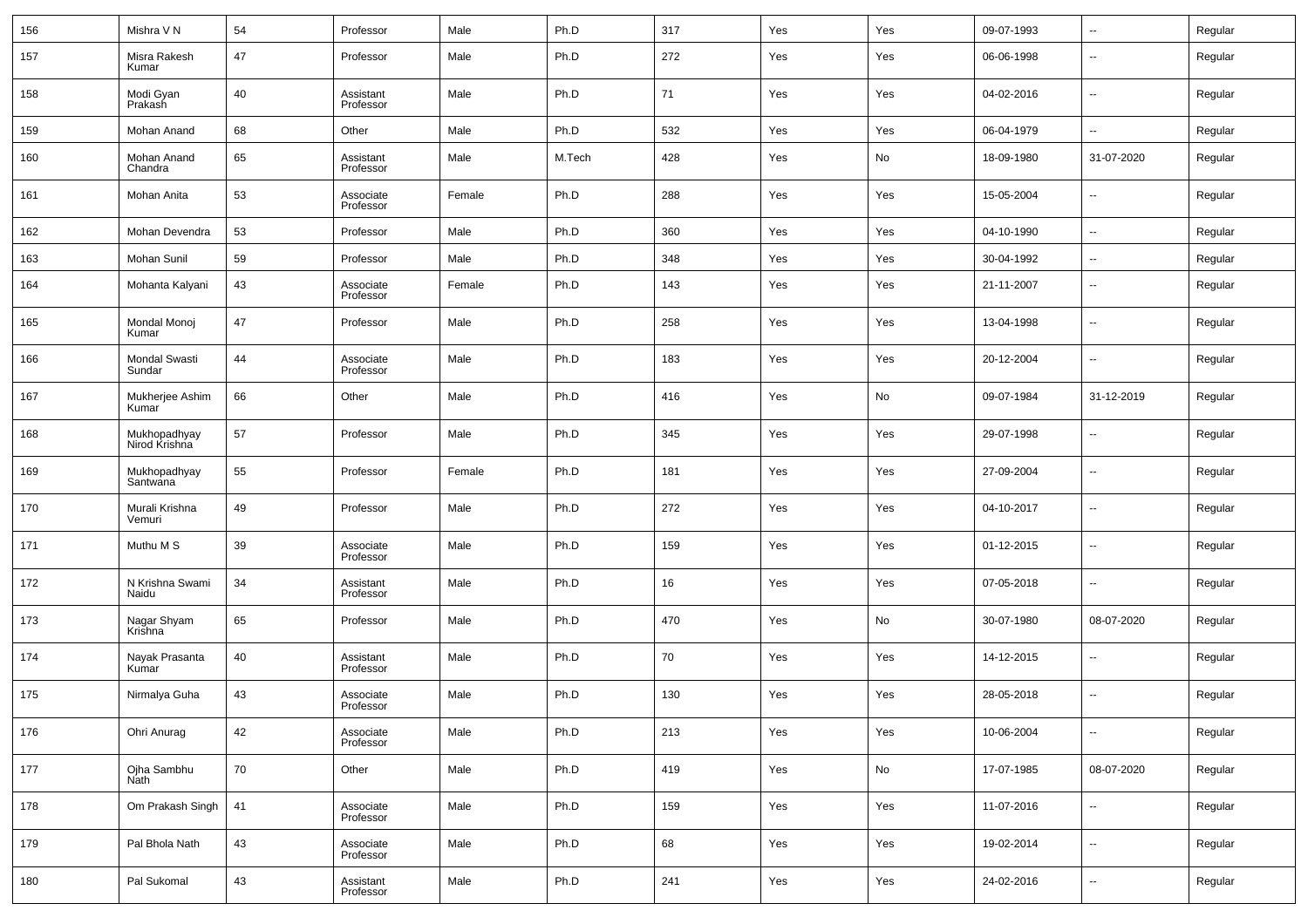| 181 | Palei Sanjay<br>Kumar       | 42 | Associate<br>Professor | Male | Ph.D | 156 | Yes | Yes | 30-07-2007 | $\overline{\phantom{a}}$ | Regular |
|-----|-----------------------------|----|------------------------|------|------|-----|-----|-----|------------|--------------------------|---------|
| 182 | Panda Prasanta<br>Kumar     | 57 | Professor              | Male | Ph.D | 379 | Yes | Yes | 14-08-2002 | $\overline{\phantom{a}}$ | Regular |
| 183 | Panda Saroja<br>Kanta       | 49 | Professor              | Male | Ph.D | 314 | Yes | Yes | 22-07-2005 | $\overline{\phantom{a}}$ | Regular |
| 184 | Pandey<br>Amritanshu        | 42 | Associate<br>Professor | Male | Ph.D | 131 | Yes | Yes | 07-11-2007 | $\overline{\phantom{a}}$ | Regular |
| 185 | Pandey Dhananjai            | 68 | Other                  | Male | Ph.D | 505 | Yes | Yes | 04-07-1979 | $\overline{\phantom{a}}$ | Regular |
| 186 | Pandey Jeewan<br>Chandra    | 45 | Assistant<br>Professor | Male | Ph.D | 167 | Yes | Yes | 28-11-2005 | $\overline{\phantom{a}}$ | Regular |
| 187 | Pandey Kamlesh<br>Kumar     | 48 | Associate<br>Professor | Male | Ph.D | 238 | Yes | Yes | 06-12-2007 | --                       | Regular |
| 188 | Pandey Praveen<br>Chandra   | 45 | Associate<br>Professor | Male | Ph.D | 218 | Yes | Yes | 14-11-2007 | $\overline{\phantom{a}}$ | Regular |
| 189 | Pandey Prem<br>Chandra      | 61 | Professor              | Male | Ph.D | 390 | Yes | Yes | 25-04-1988 | $\overline{\phantom{a}}$ | Regular |
| 190 | Pandey Rajendra<br>Kumar    | 59 | Professor              | Male | Ph.D | 268 | Yes | Yes | 26-03-1997 | $\overline{\phantom{a}}$ | Regular |
| 191 | Pandey Rajesh<br>Kumar      | 36 | Associate<br>Professor | Male | Ph.D | 47  | Yes | Yes | 10-06-2014 | $\overline{\phantom{a}}$ | Regular |
| 192 | Pandey Sanjay<br>Kumar      | 56 | Professor              | Male | Ph.D | 312 | Yes | Yes | 18-11-2004 | $\overline{\phantom{a}}$ | Regular |
| 193 | Paramkusam Bala<br>Ramudu   | 45 | Associate<br>Professor | Male | Ph.D | 207 | Yes | Yes | 18-06-2008 | $\overline{\phantom{a}}$ | Regular |
| 194 | Parkash Om                  | 69 | Other                  | Male | Ph.D | 515 | Yes | No  | 30-09-1980 | 08-07-2020               | Regular |
| 195 | Parmar Avanish<br>Singh     | 41 | Assistant<br>Professor | Male | Ph.D | 56  | Yes | Yes | 23-09-2015 | $\sim$                   | Regular |
| 196 | Pathak Krishna<br>Kant      | 49 | Professor              | Male | Ph.D | 286 | Yes | Yes | 06-04-2016 | $\overline{\phantom{a}}$ | Regular |
| 197 | Patil Swapnil<br>Sashikant  | 39 | Assistant<br>Professor | Male | Ph.D | 192 | Yes | Yes | 26-10-2015 | $\overline{\phantom{a}}$ | Regular |
| 198 | Pavan Kumar Aluri           | 37 | Assistant<br>Professor | Male | Ph.D | 25  | Yes | Yes | 21-06-2018 | $\sim$                   | Regular |
| 199 | Pradip Paik                 | 43 | Associate<br>Professor | Male | Ph.D | 115 | Yes | Yes | 15-11-2017 | $\overline{\phantom{a}}$ | Regular |
| 200 | Prakash Chandra<br>Upadhyay | 78 | Other                  | Male | Ph.D | 507 | Yes | No  | 09-04-2015 | 08-07-2020               | Regular |
| 201 | Prakash Rajiv               | 49 | Professor              | Male | Ph.D | 271 | Yes | Yes | 31-07-2004 | $\overline{\phantom{a}}$ | Regular |
| 202 | Pramanik Hiralal            | 42 | Professor              | Male | Ph.D | 167 | Yes | Yes | 09-11-2005 | $\overline{\phantom{a}}$ | Regular |
| 203 | Pranjal Chandra             | 36 | Assistant<br>Professor | Male | Ph.D | 86  | No  | Yes | 04-12-2019 | ۰.                       | Regular |
| 204 | Prasad Arun                 | 55 | Professor              | Male | Ph.D | 196 | Yes | Yes | 05-06-2004 | $\overline{\phantom{a}}$ | Regular |
| 205 | Prasad Kesheo               | 49 | Assistant<br>Professor | Male | Ph.D | 206 | Yes | Yes | 14-08-2002 | ۰.                       | Regular |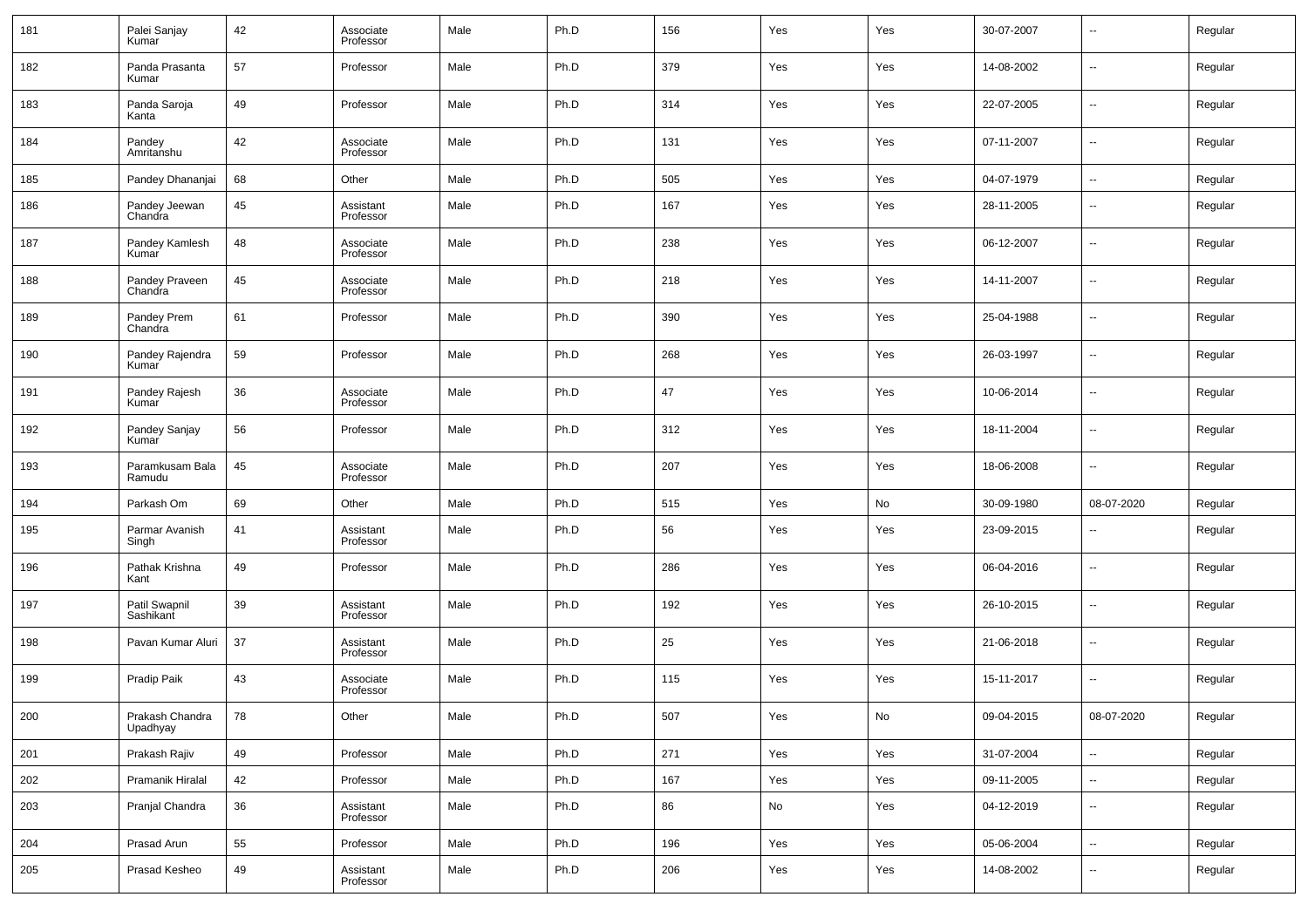| 206 | Prasad Nand<br>Kishore          | 48 | Associate<br>Professor | Male   | Ph.D | 162            | Yes | Yes | 11-07-2007 | $\overline{\phantom{a}}$     | Regular                |
|-----|---------------------------------|----|------------------------|--------|------|----------------|-----|-----|------------|------------------------------|------------------------|
| 207 | Prasad Rajendra                 | 51 | Professor              | Male   | Ph.D | 244            | Yes | Yes | 15-10-2004 | $\overline{\phantom{a}}$     | Regular                |
| 208 | Prasun Kumar<br>Roy             | 63 | Professor              | Male   | Ph.D | 202            | Yes | Yes | 04-07-2017 | $\overline{\phantom{a}}$     | Regular                |
| 209 | Prithvish Nag                   | 69 | Other                  | Male   | Ph.D | 528            | Yes | Yes | 21-08-2018 | $\overline{\phantom{a}}$     | Adhoc /<br>Contractual |
| 210 | Priya Ranjan<br>Muduli          | 34 | Assistant<br>Professor | Male   | Ph.D | $\overline{7}$ | No  | Yes | 27-07-2020 | $\overline{\phantom{a}}$     | Regular                |
| 211 | Puneet Kumar<br><b>Bindlish</b> | 40 | Assistant<br>Professor | Male   | Ph.D | 32             | Yes | Yes | 24-02-2018 | $\overline{\phantom{a}}$     | Regular                |
| 212 | Pyare Ram                       | 65 | Professor              | Male   | Ph.D | 342            | Yes | No  | 30-03-1984 | 08-07-2020                   | Regular                |
| 213 | Rahamat Ullah<br>Khan           | 71 | Other                  | Male   | Ph.D | 479            | Yes | No  | 01-01-2015 | 08-07-2020                   | Regular                |
| 214 | Rai Birendra Nath               | 64 | Professor              | Male   | Ph.D | 272            | Yes | Yes | 31-01-1997 | $\overline{\phantom{a}}$     | Regular                |
| 215 | Rai Piyush                      | 54 | Professor              | Male   | Ph.D | 374            | Yes | Yes | 05-02-1993 | $\overline{\phantom{a}}$     | Regular                |
| 216 | Rai Rajesh                      | 42 | Associate<br>Professor | Male   | Ph.D | 149            | Yes | Yes | 14-05-2007 | $\overline{\phantom{a}}$     | Regular                |
| 217 | Rai Sanjay Kumar                | 53 | Associate<br>Professor | Male   | Ph.D | 149            | Yes | Yes | 14-05-2007 | $\overline{\phantom{a}}$     | Regular                |
| 218 | Raja Ram Shukla                 | 54 | Other                  | Male   | Ph.D | 25             | Yes | No  | 16-11-2017 | 31-12-2019                   | Adhoc /<br>Contractual |
| 219 | Raja Senthil A                  | 43 | Associate<br>Professor | Male   | Ph.D | 210            | Yes | Yes | 14-08-2003 | $\overline{\phantom{a}}$     | Regular                |
| 220 | Rajeev                          | 39 | Associate<br>Professor | Male   | Ph.D | 159            | Yes | Yes | 10-07-2008 | $\overline{\phantom{a}}$     | Regular                |
| 221 | Rajeev Singh                    | 35 | Assistant<br>Professor | Male   | Ph.D | 31             | Yes | Yes | 20-12-2017 | $\overline{\phantom{a}}$     | Regular                |
| 222 | Rajendra Prasad<br>Singhal      | 76 | Other                  | Male   | Ph.D | 583            | Yes | No  | 24-02-2015 | 23-02-2020                   | Regular                |
| 223 | Rajesh Kumar<br>Upadhyay        | 37 | Associate<br>Professor | Male   | Ph.D | 120            | No  | Yes | 20-11-2019 | $\overline{\phantom{a}}$     | Regular                |
| 224 | Rajnish                         | 35 | Assistant<br>Professor | Male   | Ph.D | 48             | No  | Yes | 28-10-2019 | $\overline{\phantom{a}}$     | Regular                |
| 225 | Rajput Naveen<br>Singh          | 47 | Associate<br>Professor | Male   | Ph.D | 241            | Yes | Yes | 20-12-2002 | $\overline{\phantom{a}}$     | Regular                |
| 226 | Rakesh Kumar<br>Singh           | 41 | Associate<br>Professor | Male   | Ph.D | 92             | Yes | Yes | 28-06-2018 | $\qquad \qquad \blacksquare$ | Regular                |
| 227 | Ram Shri                        | 72 | Other                  | Male   | Ph.D | 532            | Yes | No  | 20-02-2018 | 31-12-2019                   | Adhoc /<br>Contractual |
| 228 | Randhir Singh                   | 41 | Assistant<br>Professor | Male   | Ph.D | 109            | Yes | Yes | 17-05-2018 | $\qquad \qquad \blacksquare$ | Regular                |
| 229 | Rao Uppu Srinivas               | 47 | Associate<br>Professor | Male   | Ph.D | 196            | Yes | Yes | 20-10-2004 | $\qquad \qquad \blacksquare$ | Regular                |
| 230 | Rastogi Rashmi<br>Bala          | 65 | Professor              | Female | Ph.D | 422            | Yes | No  | 09-07-1984 | 08-07-2020                   | Regular                |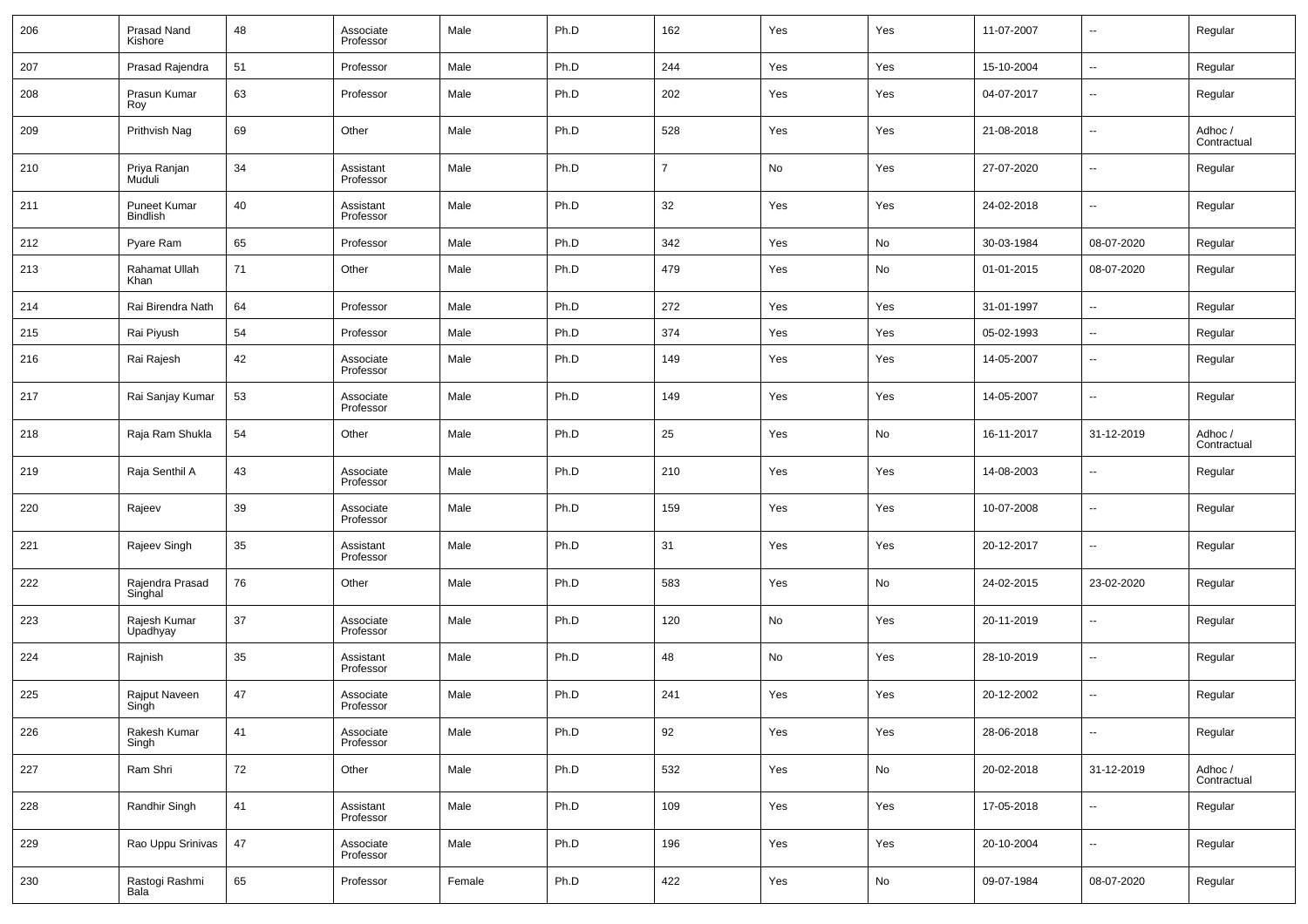| 231 | Rath Chandana                   | 50 | Associate<br>Professor | Female | Ph.D   | 214    | Yes | Yes | 15-10-2004 | --                       | Regular                |
|-----|---------------------------------|----|------------------------|--------|--------|--------|-----|-----|------------|--------------------------|------------------------|
| 232 | Ravi Bhusan<br>Mishra           | 67 | Other                  | Male   | Ph.D   | 458    | No  | No  | 08-08-2019 | 01-10-2019               | Adhoc /<br>Contractual |
| 233 | Roy Pradip Kumar                | 40 | Assistant<br>Professor | Male   | Ph.D   | 56     | Yes | Yes | 03-02-2014 | --                       | Regular                |
| 234 | Sahoo Rashmi<br>Rekha           | 44 | Associate<br>Professor | Female | Ph.D   | 166    | Yes | Yes | 15-12-2004 | --                       | Regular                |
| 235 | Sahu Alakh<br>Niranjan          | 43 | Associate<br>Professor | Male   | Ph.D   | 167    | Yes | Yes | 22-11-2005 | ш,                       | Regular                |
| 236 | Saket Ram<br>Khelawan           | 48 | Professor              | Male   | Ph.D   | 279    | Yes | Yes | 21-11-2005 | --                       | Regular                |
| 237 | Samuel Cherian                  | 48 | Associate<br>Professor | Male   | Ph.D   | 209    | Yes | Yes | 11-12-2002 | ш,                       | Regular                |
| 238 | Sanjay Kumar                    | 44 | Assistant<br>Professor | Male   | Ph.D   | 99     | Yes | Yes | 05-10-2016 | --                       | Regular                |
| 239 | Sanjay Singh                    | 36 | Assistant<br>Professor | Male   | Ph.D   | 44     | Yes | Yes | 19-12-2016 | ш,                       | Regular                |
| 240 | Sanjeev Sharma                  | 34 | Assistant<br>Professor | Male   | Ph.D   | 19     | No  | Yes | 02-12-2019 | --                       | Regular                |
| 241 | Sanjukta Ghosh                  | 46 | Associate<br>Professor | Female | Ph.D   | 186    | Yes | Yes | 15-02-2018 | ш,                       | Regular                |
| 242 | Sarawadekar<br>Kishor Prabhakar | 44 | Assistant<br>Professor | Male   | Ph.D   | 160    | Yes | Yes | 13-06-2014 | --                       | Regular                |
| 243 | Sarkar Arnab                    | 41 | Associate<br>Professor | Male   | Ph.D   | 180    | Yes | Yes | 18-10-2004 | --                       | Regular                |
| 244 | Sarkar Jahar                    | 43 | Associate<br>Professor | Male   | Ph.D   | 173    | Yes | Yes | 04-05-2005 | --                       | Regular                |
| 245 | Sarma Bandikatla<br>Nageswara   | 52 | Professor              | Male   | Ph.D   | 257    | Yes | Yes | 27-05-1998 | ш,                       | Regular                |
| 246 | Shah Sharadendu<br>Kumar        | 65 | Associate<br>Professor | Male   | M.Tech | 303    | Yes | No  | 06-02-1984 | 29-02-2020               | Regular                |
| 247 | Shail Shankar                   | 41 | Assistant<br>Professor | Male   | Ph.D   | 49     | Yes | Yes | 18-06-2018 | ш,                       | Regular                |
| 248 | Sharma Neeraj                   | 47 | Professor              | Male   | Ph.D   | 297    | Yes | Yes | 30-12-2002 | --                       | Regular                |
| 249 | Sharma Sanjay<br>Kumar          | 54 | Professor              | Male   | Ph.D   | 307    | Yes | Yes | 19-03-1993 | --                       | Regular                |
| 250 | Sharma Shiru                    | 46 | Associate<br>Professor | Female | Ph.D   | 264    | Yes | Yes | 11-08-2003 | $\sim$                   | Regular                |
| 251 | Sharma Suresh<br>Kumar          | 41 | Assistant<br>Professor | Male   | Ph.D   | 199    | Yes | Yes | 10-08-2007 | $\overline{\phantom{a}}$ | Regular                |
| 252 | Sharma Yogesh<br>Chandra        | 57 | Professor              | Male   | Ph.D   | 317    | Yes | Yes | 01-12-2004 | $\sim$                   | Regular                |
| 253 | Shikha Singh                    | 32 | Other                  | Female | Ph.D   | 16     | Yes | No  | 27-10-2018 | 26-02-2020               | Adhoc /<br>Contractual |
| 254 | Shinde Vijay<br>Maruti          | 33 | Assistant<br>Professor | Male   | Ph.D   | $30\,$ | Yes | Yes | 12-01-2018 | $\sim$                   | Regular                |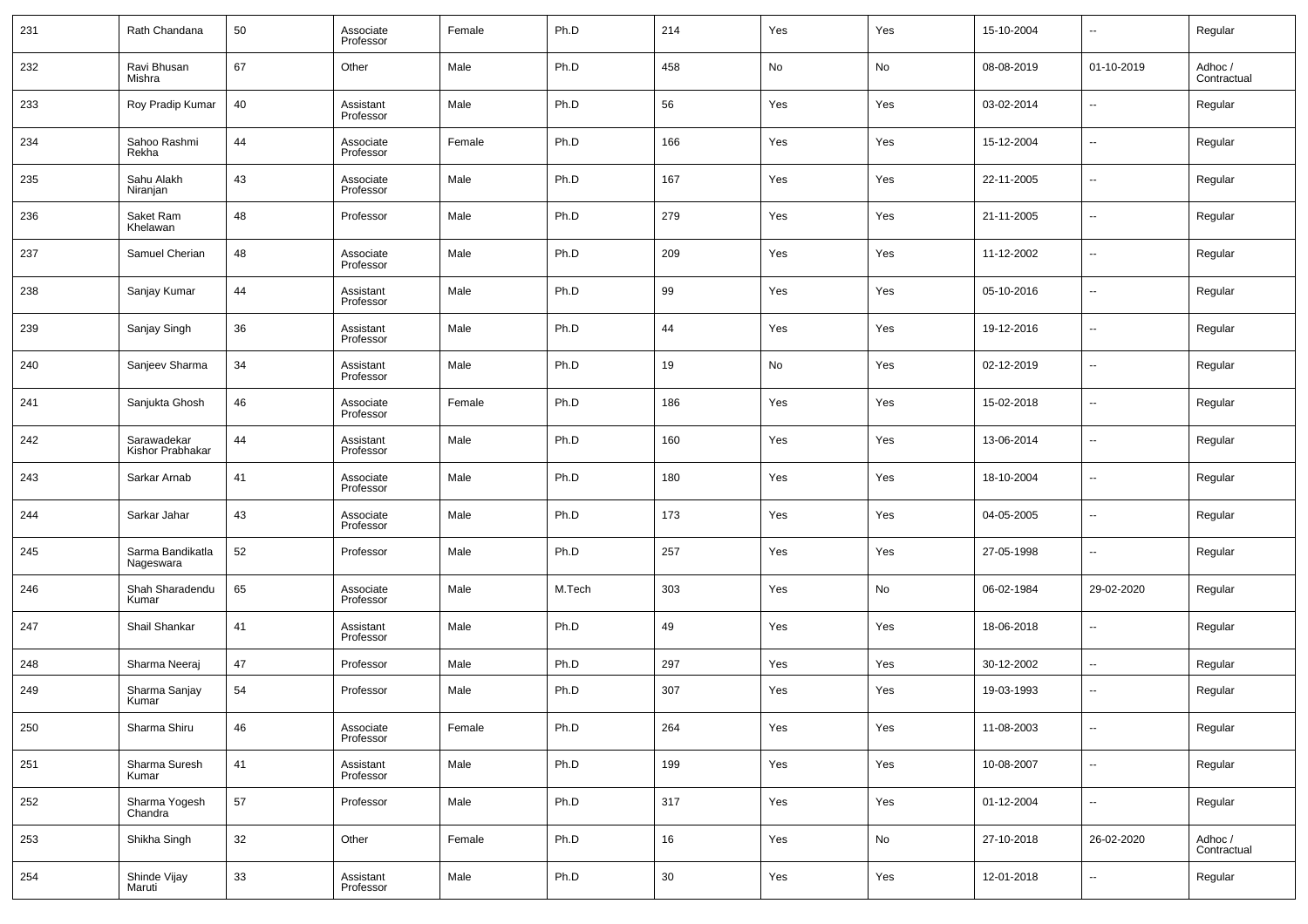| 255 | Shivam Verma                  | 33 | Assistant<br>Professor | Male | Ph.D   | 35  | No  | Yes | 27-08-2019 | ⊷                        | Regular |
|-----|-------------------------------|----|------------------------|------|--------|-----|-----|-----|------------|--------------------------|---------|
| 256 | Shrawan Kumar<br>Mishra       | 41 | Assistant<br>Professor | Male | Ph.D   | 45  | Yes | Yes | 16-11-2016 | $\overline{\phantom{a}}$ | Regular |
| 257 | Shreyansh Kumar<br>Jain       | 39 | Assistant<br>Professor | Male | Ph.D   | 31  | Yes | Yes | 15-03-2018 | ⊷                        | Regular |
| 258 | Shri Ram Singh                | 69 | Other                  | Male | Ph.D   | 354 | Yes | No  | 15-12-2016 | 08-07-2020               | Regular |
| 259 | Shrikant Lele                 | 77 | Other                  | Male | Ph.D   | 384 | Yes | Yes | 10-10-2015 | н.                       | Regular |
| 260 | Shukla Kaushal<br>Kumar       | 62 | Professor              | Male | Ph.D   | 445 | Yes | Yes | 06-07-1990 | --                       | Regular |
| 261 | Shukla Prashant               | 51 | Professor              | Male | Ph.D   | 232 | Yes | Yes | 24-08-2002 | $\overline{\phantom{a}}$ | Regular |
| 262 | Shukla Shailendra<br>Kumar    | 51 | Professor              | Male | Ph.D   | 328 | Yes | Yes | 21-05-2007 | $\overline{\phantom{a}}$ | Regular |
| 263 | Singh Akhilesh<br>Kumar       | 45 | Associate<br>Professor | Male | Ph.D   | 173 | Yes | Yes | 17-05-2005 | -−                       | Regular |
| 264 | Singh Amit Kumar              | 41 | Associate<br>Professor | Male | Ph.D   | 157 | Yes | Yes | 30-10-2007 | $\overline{\phantom{a}}$ | Regular |
| 265 | Singh Anil Kumar              | 51 | Associate<br>Professor | Male | Ph.D   | 132 | Yes | Yes | 07-08-2015 | $\overline{\phantom{a}}$ | Regular |
| 266 | Singh Gauri<br>Shankar Prasad | 48 | Associate<br>Professor | Male | Ph.D   | 246 | Yes | Yes | 06-07-2007 | $\overline{\phantom{a}}$ | Regular |
| 267 | Singh Jayant<br>Kumar         | 51 | Associate<br>Professor | Male | Ph.D   | 247 | Yes | Yes | 01-06-2007 | -−                       | Regular |
| 268 | Singh Kamalesh<br>Kumar       | 47 | Professor              | Male | Ph.D   | 271 | Yes | Yes | 01-06-2007 | $\overline{\phantom{a}}$ | Regular |
| 269 | Singh Lal Pratap              | 59 | Professor              | Male | Ph.D   | 339 | Yes | Yes | 07-10-2004 | $\overline{\phantom{a}}$ | Regular |
| 270 | Singh Manoj<br>Kumar          | 57 | Assistant<br>Professor | Male | M.Tech | 262 | Yes | Yes | 11-07-1998 | $\overline{\phantom{a}}$ | Regular |
| 271 | Singh Prabhakar               | 44 | Professor              | Male | Ph.D   | 240 | Yes | Yes | 27-11-2007 | $\overline{\phantom{a}}$ | Regular |
| 272 | Singh Prabhat<br>Kumar        | 58 | Professor              | Male | Ph.D   | 442 | Yes | Yes | 21-06-2004 | --                       | Regular |
| 273 | Singh Preetam                 | 37 | Assistant<br>Professor | Male | Ph.D   | 104 | Yes | Yes | 31-12-2015 | --                       | Regular |
| 274 | Singh R P                     | 51 | Associate<br>Professor | Male | M.Tech | 320 | Yes | Yes | 12-02-1993 |                          | Regular |
| 275 | Singh Rajeev<br>Kumar         | 42 | Associate<br>Professor | Male | Ph.D   | 183 | Yes | Yes | 07-11-2005 | ⊶.                       | Regular |
| 276 | Singh Ram Saran               | 45 | Professor              | Male | Ph.D   | 206 | Yes | Yes | 08-08-2002 | н.                       | Regular |
| 277 | Singh Ravi<br>Shankar         | 40 | Associate<br>Professor | Male | Ph.D   | 180 | Yes | Yes | 01-10-2004 | $\sim$                   | Regular |
| 278 | Singh Sanjay                  | 57 | Professor              | Male | Ph.D   | 330 | Yes | Yes | 29-08-2003 | н.                       | Regular |
| 279 | Singh Sanjay<br>Kumar         | 50 | Professor              | Male | Ph.D   | 263 | Yes | Yes | 26-11-2007 | ⊷                        | Regular |
| 280 | Singh Santosh<br>Kumar        | 43 | Associate<br>Professor | Male | Ph.D   | 210 | Yes | Yes | 27-10-2005 | $\sim$                   | Regular |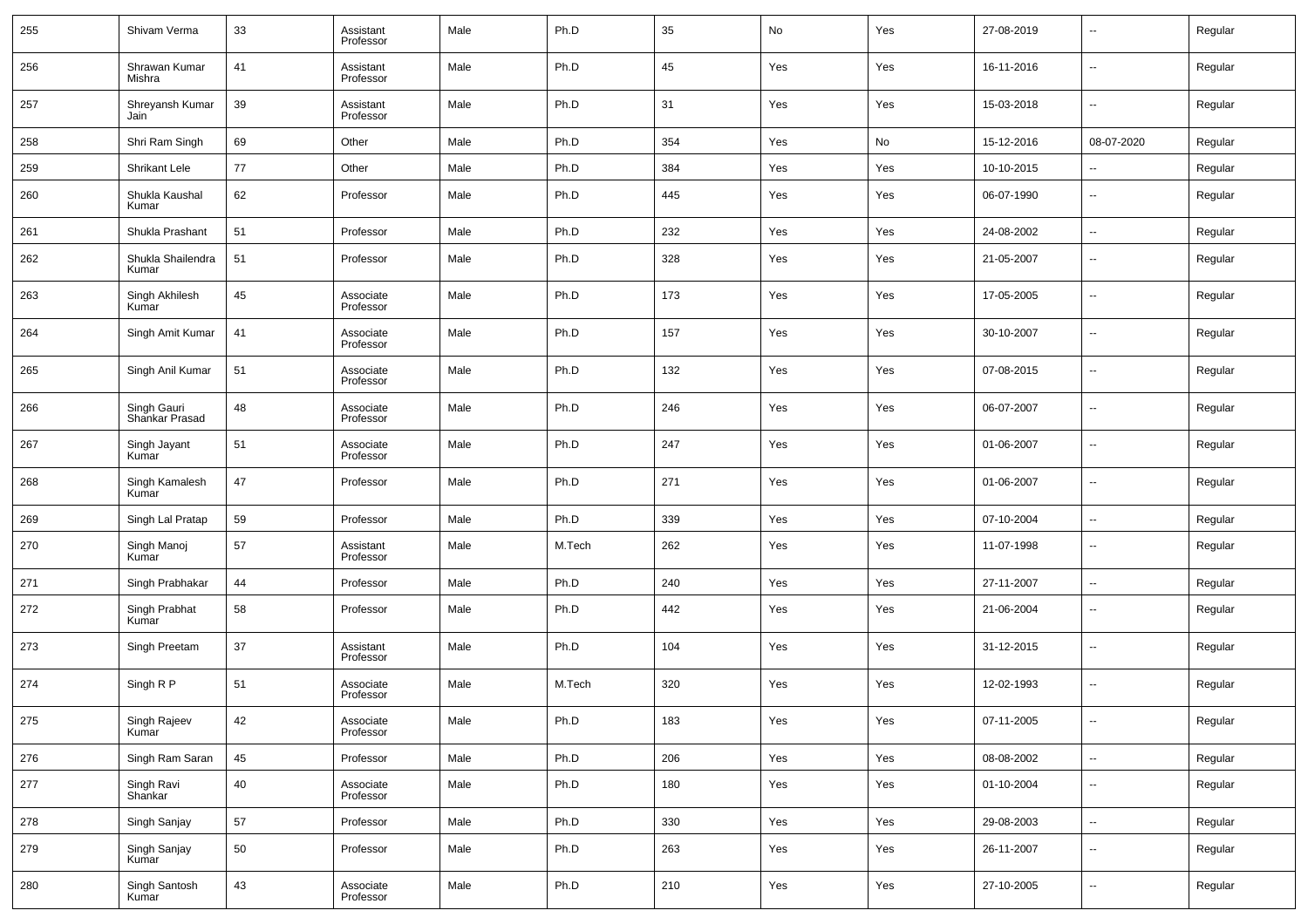| 281 | Singh Satya Vir                            | 49 | Professor              | Male   | Ph.D   | 256 | Yes | Yes | 23-07-2007 | --                       | Regular |
|-----|--------------------------------------------|----|------------------------|--------|--------|-----|-----|-----|------------|--------------------------|---------|
| 282 | Singh Shiv Pujan                           | 62 | Professor              | Male   | Ph.D   | 446 | Yes | Yes | 09-08-1981 | ÷.                       | Regular |
| 283 | Singh Sundaram                             | 51 | Associate<br>Professor | Female | Ph.D   | 243 | Yes | Yes | 27-11-2007 | --                       | Regular |
| 284 | Singh Surya Pal                            | 69 | Other                  | Male   | Ph.D   | 455 | Yes | No  | 15-10-1981 | 08-07-2020               | Regular |
| 285 | Singh Sushil<br>Kumar                      | 60 | Professor              | Male   | Ph.D   | 351 | Yes | Yes | 09-07-1990 | --                       | Regular |
| 286 | Singh Vinay<br>Kumar                       | 56 | Professor              | Male   | Ph.D   | 327 | Yes | Yes | 23-03-2005 | --                       | Regular |
| 287 | Singh Vineet<br>Kumar                      | 39 | Associate<br>Professor | Male   | Ph.D   | 99  | Yes | Yes | 24-12-2013 | --                       | Regular |
| 288 | Singh Virendra<br>Pratap                   | 64 | Professor              | Male   | Ph.D   | 415 | Yes | Yes | 21-04-1982 | $\overline{\phantom{a}}$ | Regular |
| 289 | Sinha Akhouri<br>Sudhir Kumar              | 64 | Professor              | Male   | Ph.D   | 428 | Yes | Yes | 18-02-1984 | --                       | Regular |
| 290 | Sinha Indrajit                             | 49 | Associate<br>Professor | Male   | Ph.D   | 199 | Yes | Yes | 09-11-2004 | $\overline{\phantom{a}}$ | Regular |
| 291 | Sinha Kumar<br>Sanjay                      | 59 | Professor              | Male   | Ph.D   | 363 | Yes | Yes | 31-03-2005 | --                       | Regular |
| 292 | Sinha Om Prakash                           | 64 | Professor              | Male   | Ph.D   | 351 | Yes | Yes | 04-07-2007 | $\overline{\phantom{a}}$ | Regular |
| 293 | Som Tanmoy                                 | 60 | Professor              | Male   | Ph.D   | 409 | Yes | Yes | 10-12-2007 | Ξ.                       | Regular |
| 294 | Somnath Nag                                | 34 | Assistant<br>Professor | Male   | Ph.D   | 62  | Yes | Yes | 27-01-2018 | $\overline{\phantom{a}}$ | Regular |
| 295 | Soumya Ranjan<br>Mohanty                   | 48 | Associate<br>Professor | Male   | Ph.D   | 204 | Yes | Yes | 27-06-2018 | $\overline{\phantom{a}}$ | Regular |
| 296 | Srinivas Nallan<br>Chakravartula<br>Santhi | 54 | Professor              | Female | Ph.D   | 332 | Yes | Yes | 27-05-1998 | $\overline{\phantom{a}}$ | Regular |
| 297 | Srivastava<br>Abhishek Kumar               | 40 | Associate<br>Professor | Male   | Ph.D   | 48  | Yes | Yes | 01-01-2014 | ÷.                       | Regular |
| 298 | Srivastava Anand<br>Kumar                  | 64 | Associate<br>Professor | Male   | M.Tech | 427 | Yes | Yes | 08-03-1984 | ÷.                       | Regular |
| 299 | Srivastava Bal<br>Krishna                  | 63 | Professor              | Male   | Ph.D   | 428 | Yes | Yes | 06-02-1984 | ÷.                       | Regular |
| 300 | Srivastava<br>Pradeep                      | 54 | Professor              | Male   | Ph.D   | 247 | Yes | Yes | 20-08-2003 | ÷.                       | Regular |
| 301 | Srivastava Rajeev                          | 46 | Professor              | Male   | Ph.D   | 255 | Yes | Yes | 28-11-2007 | Ξ.                       | Regular |
| 302 | Srivastava Rakesh<br>Kumar                 | 59 | Professor              | Male   | Ph.D   | 399 | Yes | Yes | 09-07-1993 | $\sim$                   | Regular |
| 303 | Srivastava Rekha                           | 64 | Professor              | Female | Ph.D   | 423 | Yes | Yes | 07-07-1984 | $\overline{\phantom{a}}$ | Regular |
| 304 | Srivastava<br>Sushant Kumar                | 50 | Professor              | Male   | Ph.D   | 310 | Yes | Yes | 14-08-2003 | Ξ.                       | Regular |
| 305 | Srivastava<br>Vandana                      | 61 | Professor              | Female | Ph.D   | 377 | Yes | Yes | 15-05-2004 | Ξ.                       | Regular |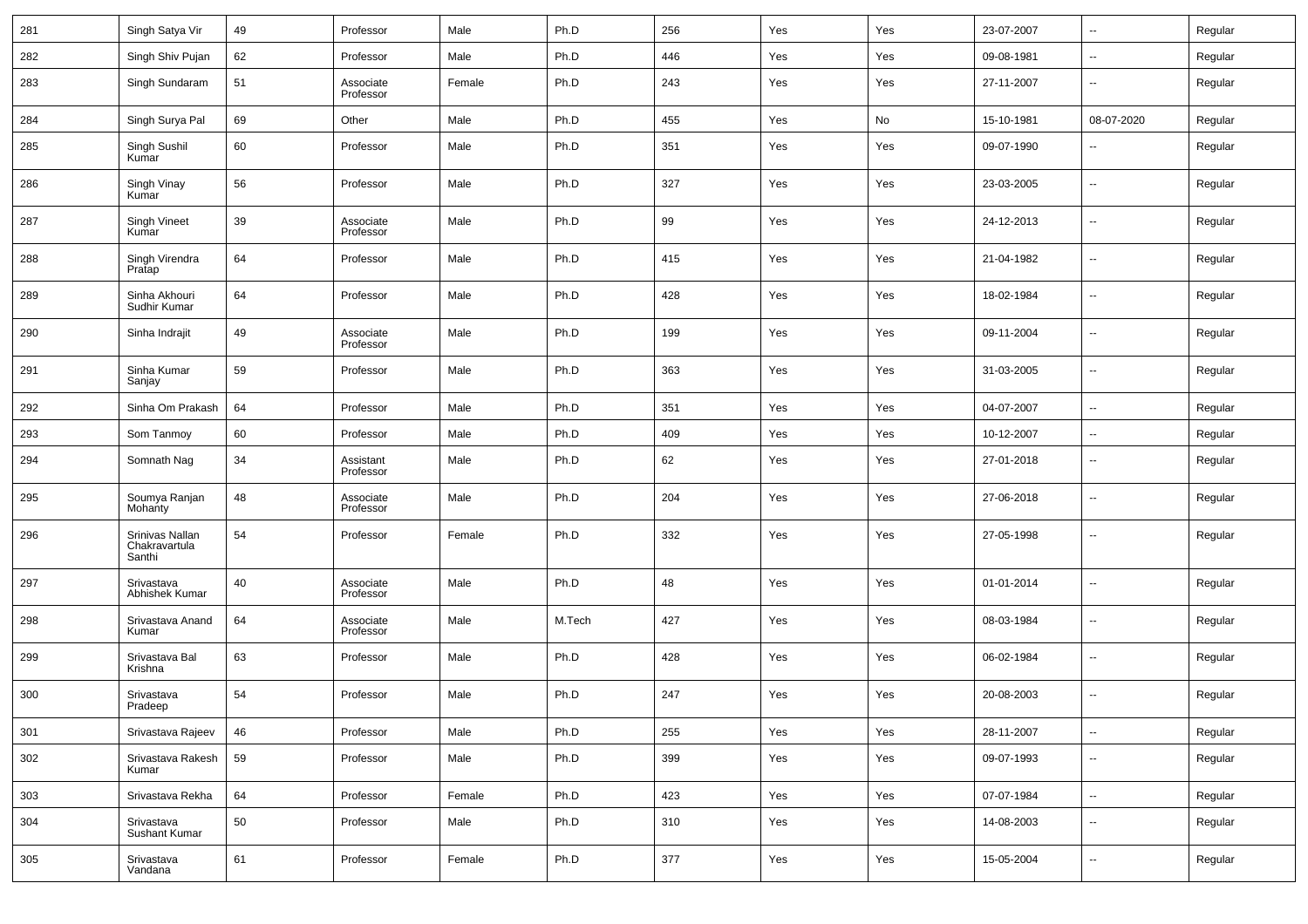| 306 | Srivastava Vijay<br>Kumar  | 64 | Professor              | Male   | Ph.D | 462 | Yes | Yes | 06-02-1984 | $\overline{\phantom{a}}$ | Regular |
|-----|----------------------------|----|------------------------|--------|------|-----|-----|-----|------------|--------------------------|---------|
| 307 | Srivastava<br>Vinayak      | 54 | Assistant<br>Professor | Male   | Ph.D | 257 | Yes | Yes | 27-05-1998 | $\overline{\phantom{a}}$ | Regular |
| 308 | Subhasis Sinha             | 36 | Assistant<br>Professor | Male   | Ph.D | 34  | No  | Yes | 16-09-2019 | $\overline{\phantom{a}}$ | Regular |
| 309 | Sukhada                    | 38 | Assistant<br>Professor | Female | Ph.D | 34  | Yes | Yes | 20-02-2018 | $\overline{\phantom{a}}$ | Regular |
| 310 | Sunil Kumar                | 38 | Assistant<br>Professor | Male   | Ph.D | 65  | Yes | Yes | 17-10-2016 | $\overline{\phantom{a}}$ | Regular |
| 311 | Sunil Kumar Singh          | 37 | Assistant<br>Professor | Male   | Ph.D | 90  | Yes | Yes | 19-02-2018 | $\overline{\phantom{a}}$ | Regular |
| 312 | Suresh Kumar<br>Srivastava | 68 | Other                  | Male   | Ph.D | 483 | Yes | No  | 02-11-1985 | 08-07-2020               | Regular |
| 313 | Surya Deo Yadav            | 33 | Assistant<br>Professor | Male   | Ph.D | 45  | No  | Yes | 06-08-2019 | $\overline{\phantom{a}}$ | Regular |
| 314 | <b>Sushant Mittal</b>      | 33 | Assistant<br>Professor | Male   | Ph.D | 39  | No  | Yes | 29-07-2020 | $\overline{\phantom{a}}$ | Regular |
| 315 | Swasti Mishra              | 41 | Assistant<br>Professor | Female | Ph.D | 29  | Yes | Yes | 08-02-2018 | $\overline{\phantom{a}}$ | Regular |
| 316 | Sweta                      | 38 | Assistant<br>Professor | Female | Ph.D | 86  | Yes | Yes | 06-01-2014 | $\overline{\phantom{a}}$ | Regular |
| 317 | Tewari Satya<br>Prakash    | 65 | Professor              | Male   | Ph.D | 447 | Yes | No  | 14-02-1981 | 08-07-2020               | Regular |
| 318 | Thottappan M               | 40 | Associate<br>Professor | Male   | Ph.D | 143 | Yes | Yes | 19-11-2007 | $\overline{\phantom{a}}$ | Regular |
| 319 | Tirkey Jeevan<br>Vachan    | 43 | Associate<br>Professor | Male   | Ph.D | 254 | Yes | Yes | 17-08-2002 | $\overline{\phantom{a}}$ | Regular |
| 320 | <b>Tiwary Dhanesh</b>      | 57 | Professor              | Male   | Ph.D | 179 | Yes | Yes | 09-11-2004 | $\overline{\phantom{a}}$ | Regular |
| 321 | Tripathi Anil<br>Kumar     | 59 | Professor              | Male   | Ph.D | 416 | Yes | Yes | 10-04-1986 | $\overline{\phantom{a}}$ | Regular |
| 322 | Tripathi Kripa<br>Shankar  | 61 | Professor              | Male   | Ph.D | 459 | Yes | Yes | 06-02-1984 | $\overline{\phantom{a}}$ | Regular |
| 323 | Tripathi Saurabh           | 41 | Assistant<br>Professor | Male   | Ph.D | 58  | Yes | Yes | 06-10-2015 | $\overline{\phantom{a}}$ | Regular |
| 324 | Tyagi Amit                 | 44 | Associate<br>Professor | Male   | Ph.D | 187 | Yes | Yes | 11-10-2004 | $\overline{\phantom{a}}$ | Regular |
| 325 | Tyagi Rajnesh              | 50 | Professor              | Male   | Ph.D | 195 | Yes | Yes | 04-01-2005 | $\overline{\phantom{a}}$ | Regular |
| 326 | Upadhyay<br>Chandan        | 43 | Associate<br>Professor | Male   | Ph.D | 181 | Yes | Yes | 31-01-2008 | $\overline{\phantom{a}}$ | Regular |
| 327 | Upadhyay<br>Santosh Kumar  | 55 | Professor              | Male   | Ph.D | 275 | Yes | Yes | 30-01-2008 | $\overline{\phantom{a}}$ | Regular |
| 328 | <b>Upadhyay Shail</b>      | 50 | Associate<br>Professor | Female | Ph.D | 173 | Yes | Yes | 14-03-2008 | $\overline{\phantom{a}}$ | Regular |
| 329 | Vashista<br>Meghanshu      | 45 | Associate<br>Professor | Male   | Ph.D | 229 | Yes | Yes | 24-08-2002 | ۰.                       | Regular |